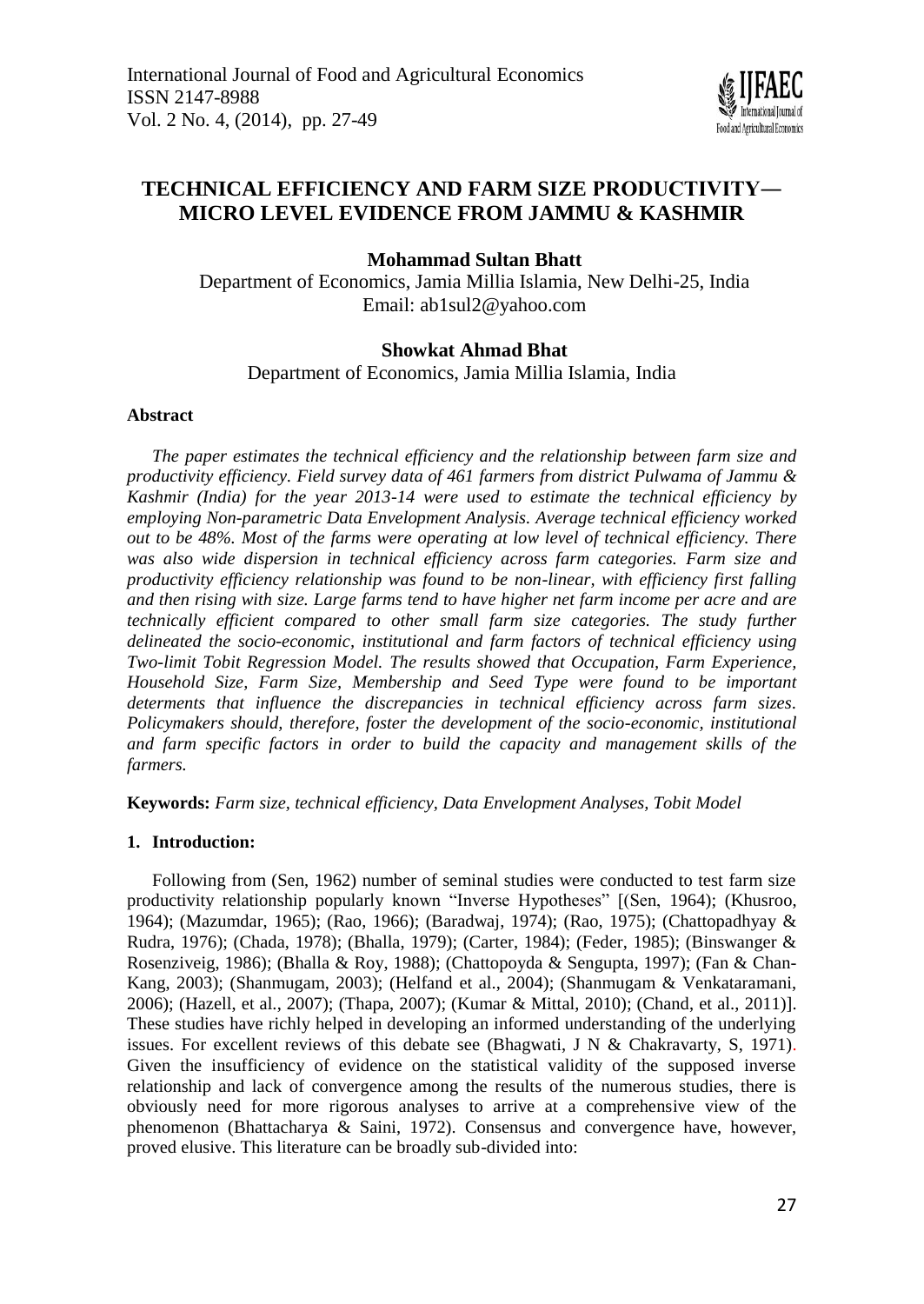$\bullet$  Studies which conclude that inverse relationship holds (Sen, 1962); (Sen, 1964); (Khusroo, 1964); (Mazumdar, 1965); (Rao, 1966); (Bhalla, 1979); (Binswanger & Rosenziveig, 1986); (Chattopoyda & Sengupta, 1997);

 Studies which infer that with change in technology the Inverse relationship has disappeared (Rao, 1975); (Chattopadhyay & Rudra, 1976); (Chada, 1978); (Bhalla & Roy, 1988); (Thapa, 2007); (Chand, et al., 2011);

 Studies which deduce that the relationship is non-linear and U-shaped, (Helfand & Levine, 2004).

The first subset provides a strong justification for redistributive land reforms. It is emphatically argued that "equity does matter for efficiency in the agricultural sector". Second set of studies assign centrality to the technological factors and attribute differences in productivity to agro-climatic factors particularly land quality. The advocates of this sub-set find fault with the methodology employed by the supporters of 'inverse-hypothesis'. They opine that by "calculating total factor productivity it is likely that inverse relationship may be less pronounced or perhaps even reversed". The last sub-set showed the relationship between farm size and productive efficiency was found U-shaped Rather than an inverse relationship, where productivity falls as farm size rises up to a certain level then it rises again beyond that level. The reasons for broke down the inverse relationship are relate to preferential access by large farms to institutions and services that help lower inefficiency, more intensive use of the technologies and inputs that raise productivity.

Be that as it may, farm size productivity debate has assumed renewed importance in the wake of the changes brought about by liberalization, commercialization, growing cost of the technological changes on human and environmental health and proliferation of tiny landholdings. Focusing on hitherto neglected aspects of agrarian transformation has become highly critical for sustainable policies. Technical efficiency in agriculture affects farm productivity both directly as well as indirectly (see Jha & Rhodes, 1997); (Shanmugam & Venkataramani, 2006). Despite its centrality it has not been accorded enough attention. In view of the transformation of the agrarian sector there is obvious justification to recast the role Technical Efficiency. The problem assumes added significance in view of the share size of the world rural population which, directly or indirectly, depends upon primary sector for employment. Increasing landlessness, growing number of small and marginal holdings, subdivision and parcelization of these holdings have further compounded the problem. Growing land concentration has serious efficacy and equity implications. These are fraught with serious socio-economic implications. High incidences of rural poverty, environmental degradation, ever-increasing rural urban migration and growing regional inequalities are some of the widely documented problems. In the context of over populated agrarian economies like India though resolution of these problems has remained at the centre-stage of the development planning yet success has belied expectations. Indian agriculture, with vast geographical, climatic, economic and regional diversities offers rich scope for such studies. Against this backdrop the present paper attempts to recast the link between technical efficiency and farm productivity.

The paper has been organized into five sections. Following introduction, which prefaces the justification for the present study, Section II depicts an overview of the study area and objectives of the study. Methodology and data sources have been discussed in Section III. In Section IV the results and discussions are presented. The conclusions and policy implications are presented in Section V.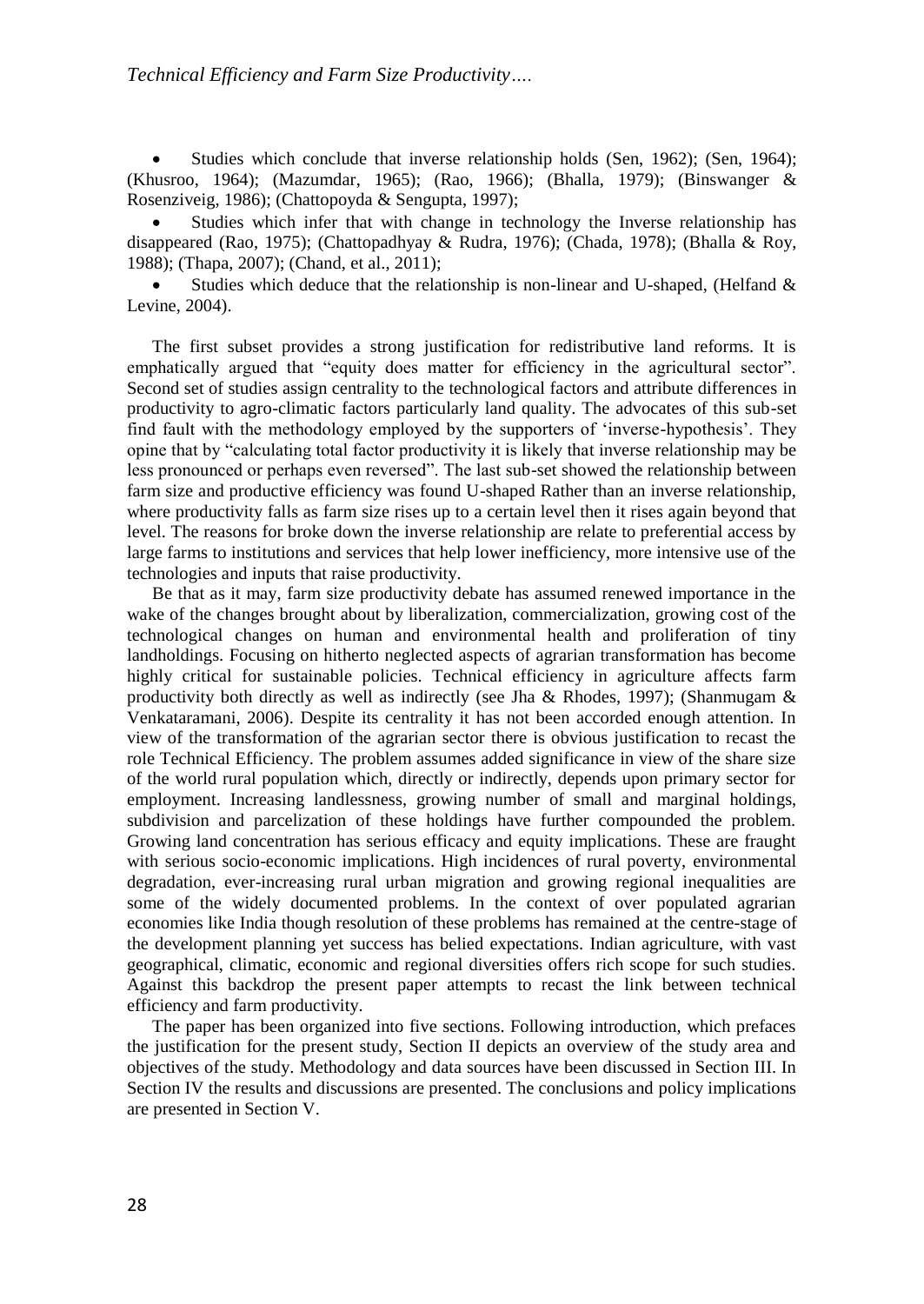#### **2. Overview of the Study Area and Objectives of the Study**

Agricultural transformation and poverty alleviation were regarded as strategic factors in the development process in Jammu and Kashmir right from 1947 (Beg, 1951). State was one of few states of the country where radical land reforms were introduced in early 1950s (Thorner, 1953 & Bhat, 1963). Reforms in land relations, availability of institutional finance, irrigation facilities, input subsidies, non-farm inputs, support prices, better marketing facilities, extension education and substantial public expenditure on agricultural and rural development programmes contributed to the process of transformation and growth (See Goldbloe Committee Report, 1998). Consequently production conditions in the state witnessed a number of positive changes (Bhatt, M. S. & Alam, S. N., 1987). Along with increase in the productivity of major food crops the state has seen the emergence of exceptionally low asset inequalities (Bhatt, 1993). The area under foodgrain crops has increased by 2.61% from 992 thousand hectares in 2001-02 to 1018 thousand hectares in 2010-11 which accounted for 89.5% of the total cropped area in 2010-11. The major gainers in the increase in area have been fruits and vegetables, fodder, wheat, maize and oilseeds. Total foodgrain production has increased by 213.0% during 1950-51 to 2001-02 and from 87.77% from 2001-02 to 2010-11. Rice, wheat and maize constitute 97.37% of the output in 2010-11, compared to 86.38% in 1950-51. While the share of rice in the total foodgrains production has declined from 53.62% in 1950-51 to 33.36%in 2010-11. The share of wheat and maize has increased from 9.5% and 23.18% in 1950-51 to 25.68% and 40.28% in 2010- 11, respectively. Productivity of total food grains has increased by 67.56% that is from 8.14 quintals per hectare in 1951-52 to 14.94 quintals per hectare in 2010-11, with a peak productivity of 17.65 quintals per hectare in 1980-81. Cropping intensity has increased from 111.13 in 1951-52 to 151.87 in 2010-11. Similarly, percentage area irrigated in the net area sown works out to be 41.96% in 1950-51 and 43.80% in 2010-11.Compared to the rest of the country land distribution is less skewed in Jammu and Kashmir. Informed studies have attributed this to the agrarian reforms introduced from 1950 to 1976 (see Bhatt, 1993). Along with the impressive gains the failures have equally been disquieting. Higher output for example has not reduced the state's dependence on food purchases from outside the state. Demographic pressure and growing scarcity of arable land have diluted the gains. Growing marginalization of agricultural holdings has constrained the scope for scaling up the yield. Lack of appropriate farm technology has further compounded this problem. Experts opine that marginal and small holdings have become non-viable (Bhatt, 1993), (Nair, 1990). Agricultural holdings in the state are mostly parceled at several places all over the village and sometimes even beyond village boundaries. Parcelization is also a serious constraint to higher yield (Bhatt, 1993). Consolidation of holdings was designed to arrest and reverse the growing trend of parcelization. Except some experimental work nothing substantial has happened on this front. About 94% of the holdings fall in the size class of less than 2 hectares and around 81.5% in less than 1 hectare. According to the State's Economic Survey for 2011-2011 the average size of operational holding was below national average (0.56 hectare compared to 1.16 hectares at the national level).

This high degree of proliferation of marginal/tiny holdings, accompanied by parcelization, is indeed a disturbing phenomenon of far reaching consequences. Of late new challenges are surfacing. Lot of arable land is getting converted into non-agricultural uses such as housing, physical infrastructure etc. Agricultural transformation has also adversely impacted environment. Very little has been done even to understand its ramifications. Among other things there is need for analytical micro level studies to capture context specific problems and prospects of agricultural transformation. It is important to know how efficiently improved technologies are being used by various categories of farmers (Jha & Rhodes, 1997). Received literature shows variations in efficiency across the regions. The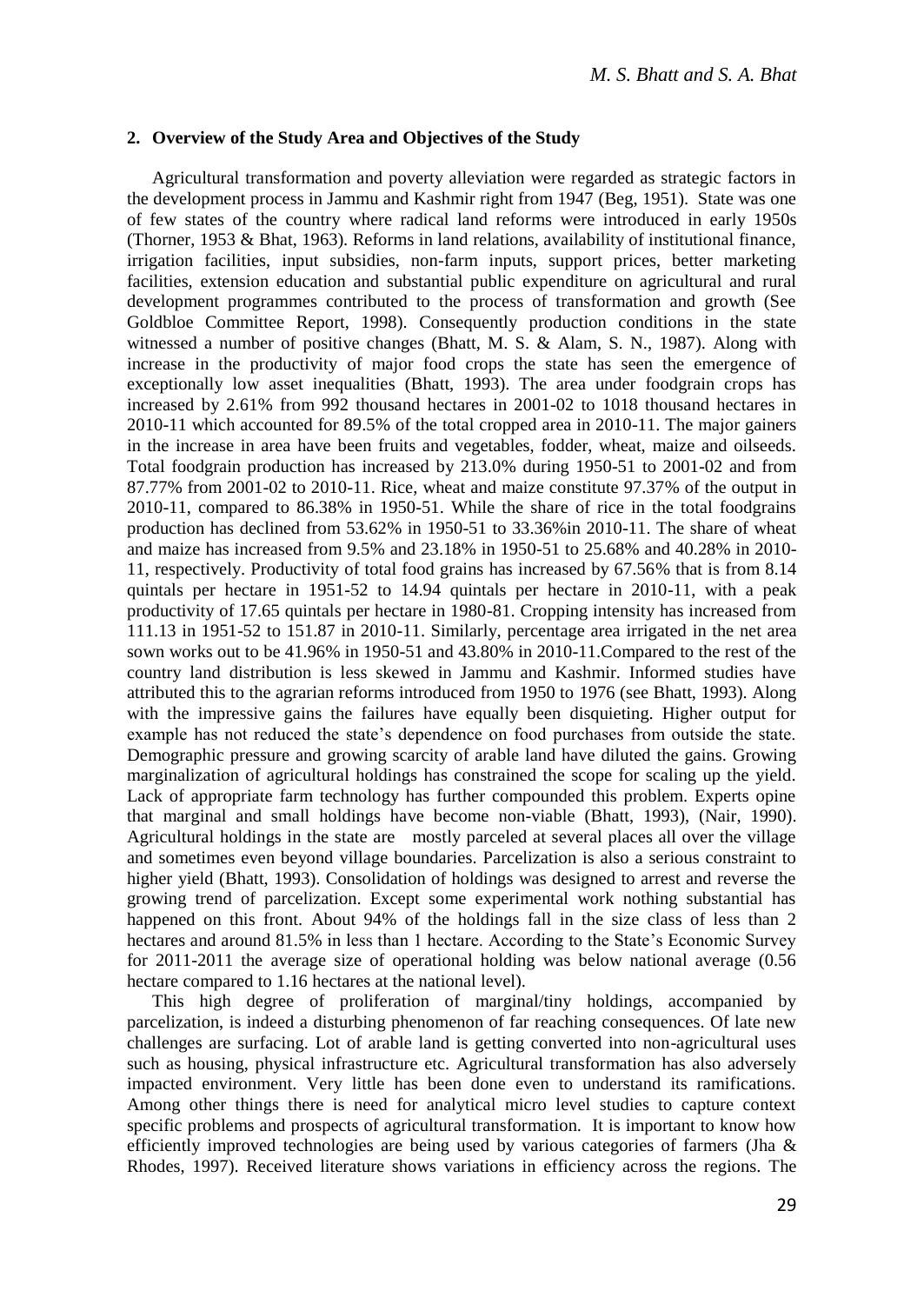determinants of this variation are crucial for identifying appropriate strategies to improve efficiency. Against this background the present study attempts to analyse the interface between technical efficiency and farm size productivity with special reference to the district Pulwama of the India State of Jammu and Kashmir. The main crops cultivated in the district include Paddy, Maize, Mustard and Pulses. The yield per hectare is the  $2<sup>nd</sup>$  highest in the state which is 2.62 tonne per hectares (Gupta et al., 2009). The world famous saffron fields adorn the district and the cherished Fruits (apple, pear) make an important contribution. By the last decade various information and communication technologies were used in imparting the trainings to the farmers. These trainings consisting of technical aspects, including agronomic practices, pest and disease management etc., were imparted to the farmers by various means of communication/media and to assess which method of communication was more effective in imparting the technology (Kumar et al., 2013).The specific objectives of the present study are to:

 Study the relationship between farm size productivity and technical efficiency of farming sector in the study area;

 Identify the specific factors that affect the technical efficiency of farmers in the study area;

• Propose Policy prescriptions for increasing farm productivity.

#### **3. Data Sources and Methodology:**

The study is based on the primary data collected through a field survey conducted during the Year 2013-14. Four hundred sixty one respondents from two blocks viz (Pulwama and Kakapora) were selected through stratified random sampling. The district Pulwama was purposively selected; because the yield of food crops per hectare is the  $2<sup>nd</sup>$  highest in the state and almost all the major food and non-food crops are grown. In the district livestock forms an integral part of the farm economy and horticulture contributes 12.38% to the total production of fruits of the state (NHB, 2008). Pulwama and Kakapora blocks were selected as they ranked the highest in agriculture production in the district (Malik & Hussain, 2012). Ten villages were randomly selected from each block and then 20-22 farm households were selected from each village. The computer program DEAP version 2.1 was used to calculate the efficiency scores. For the DEA analysis, we use aggregate agricultural output and six inputs like Area Utilized, Labour, Fertilizers, Chemical Spray, Seeds and Intensity of Irrigation. STATA version 12 software was used to find out the determinants of technical efficiency by employing Two-limit Tobit Regression Model.

#### **3.1 Specification of the Model, Methods and Variables**

Measurement of productivity efficiency enables us to quantify the potential increase in output that might be associated with an increase in efficiency (Farrell, 1957). We employed Input-Oriented Data Envelopment Model (DEA) to estimate efficiency. Both Parametric and non-parametric techniques are employed to estimate efficiency. There are three major Parametric Approaches: Stochastic Frontier Approach (SFA), Thick Frontier Approach (TFA) and Distribution Free Approach (DFA). Among the Non-Parametric Approaches Data Envelopment Analysis (DEA) is widely used. It was first developed by Charnes et al., (1978) and is known as CCR Model (Farrel, 1957). According to (Coelli, Rao & Battese, 1998), the constant returns to scale (CRS) DEA model is only appropriate when the farm is operating at an optimal scale. Some factors such as imperfect competition, financial constraints, etc. may not allow a farm to operate optimally. To capture this possibility, (Banker, Charnes & Cooper, 1984) introduced the Variable Returns to Scale (VRS) DEA model. This version is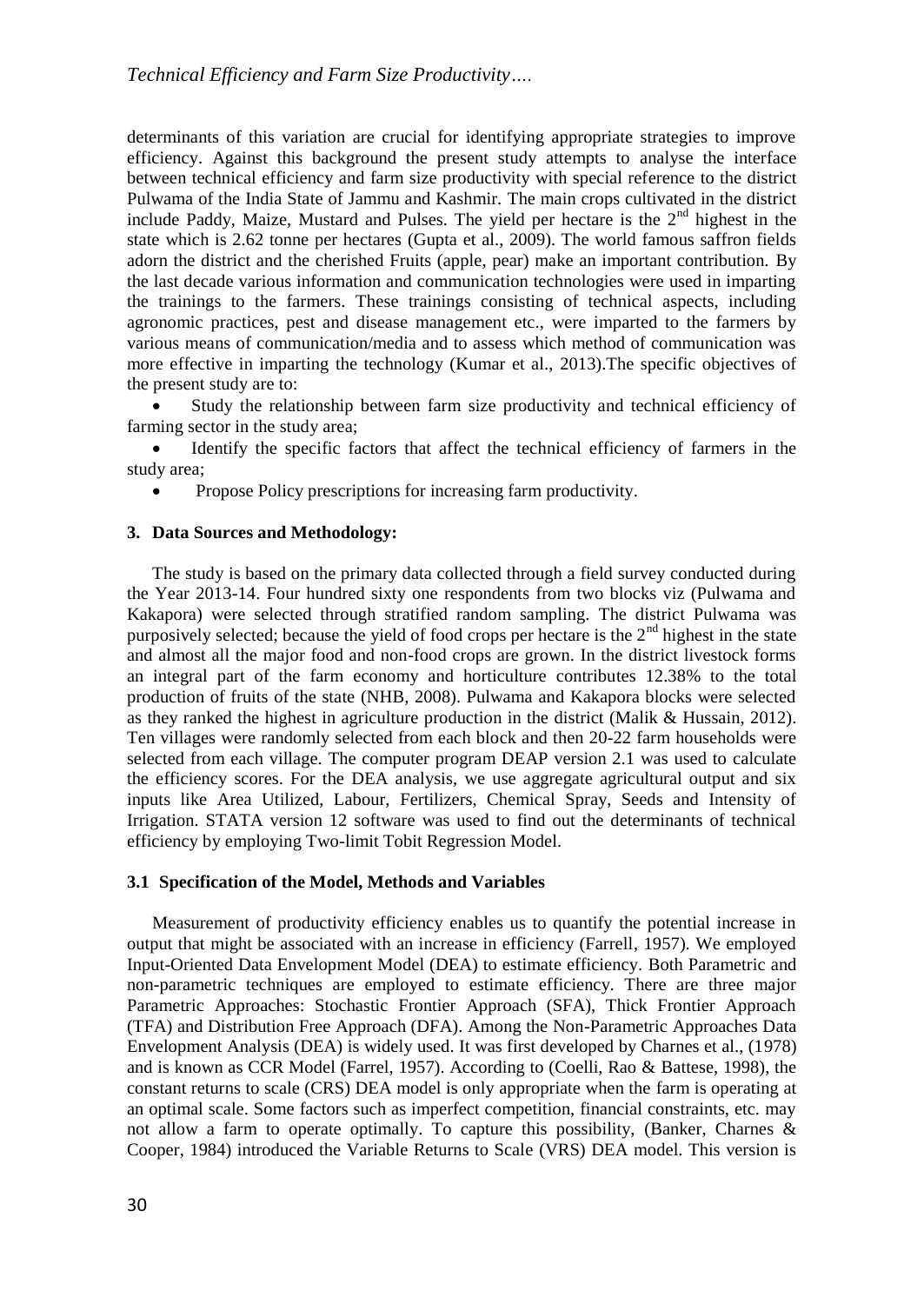popularly known as BCC Model. Between an input-oriented and output-oriented DEA model (Coelli, et al., 2002) suggests that manager of a farm should prefer one which ensures control over the quantities (inputs and outputs). As farmers have more control over inputs than output we employ input-orientated DEA model. It provides greater flexibility since it does not require a priori assumption on the functional relationship of inputs and outputs. However, it does not provide a mechanism for improving the performance of the best practice units that form the frontier. Therefore, for efficient farm households/decision making units (DMUs), no further improvement can be considered based on DEA results. The present study estimates the overall agricultural productivity efficiency into technical efficiency, pure technical efficiency and scale efficiency. However, the technical efficiency is the major criteria for measuring efficiency in agriculture because technically efficient farmer is one who produces the maximum output for a given amount of inputs, conditional on the production technology available.

#### **3.2 Technical Efficiency Under Constant Returns to Scale**

DEA measuring the technical efficiency of a given individual by calculating an efficiency ratio equal to a weighted sum of outputs over a weighted sum of inputs. For each DMU these weights are derived by solving an optimization problem which involves the maximization of the efficiency ratio for that DMU subject to the constraint that the equivalent ratios for every unit in the set is less than or equal to 1. Efficiency rate defined in this way takes the values from 0 to 1. Optimal weights are obtained by solving the following mathematical programming problem:

$$
\text{Max } \mathbf{h}_0 = \left[ \frac{\sum_{r=1}^{S} u_r y_r o}{\sum_{i=1}^{m} v_i x_i o} \right] \tag{1}
$$

Subject to the constraints:

$$
\frac{\sum_{r=1}^{S} u_r y_{r0}}{\sum_{r=1}^{m} v_i x_{i0}} \le 1
$$
  
(j = 1, 2...n)  
For (r = 1, 2, 3 ... s); (i = 1, 2, 3 ... m)

Where  $h_0$  is the ratio of outputs to inputs, the  $u_r$  and the  $v_i$  are the weights to be determined by the output r and input i respectively and the  $y_r$ <sup>0</sup> and the  $x_{i0}$  are the observed output and input values of the *DMU* to be evaluated. The objective is to a obtain weight  $(u_r, v_i)$  that maximises the efficiency ratio of *DMU*. This problem cannot be solved as stated because the difficulties associated with non-linear (fractional) mathematical programming representing infinite number of solutions. (Charnes, et al., 1978) solved this problem by introducing a new constraint  $\sum_{i=1}^{m} v_i x_{i0} = 1$ . This formation converts the above nonlinear programming problem into a linear one. In this model, the denominator has been set equal to 1 and the numerator is being maximised. By introducing this constraint, the input-oriented CCR primal Model (M1) can be written as:

$$
\text{Max } h_0 = \sum_{r=1}^{S} u_r y_{i0} \tag{2}
$$

Subject to:

$$
\sum_{i=1}^{m} v_i x_i 0 = 1
$$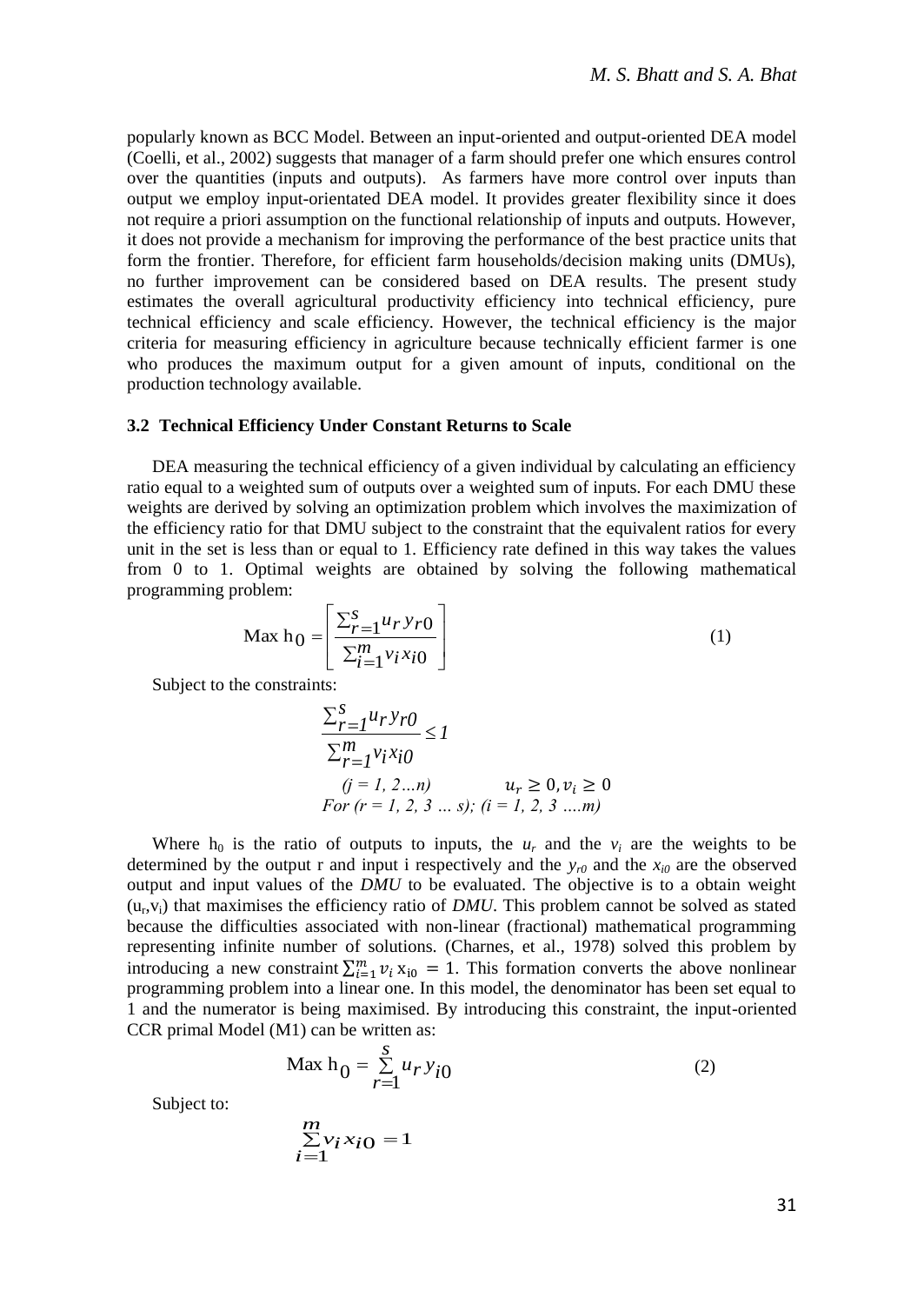$$
\sum_{r=1}^{s} u_r y_{rj} - \sum_{i=1}^{m} v_i x_{ij} \le 0 \quad (j = 1 \dots n)
$$
  

$$
u_r \ge \varepsilon \ (r = 1 \dots s), \qquad v_i \ge \varepsilon \ (i = 1 \dots m)
$$

Variables defined in M1 are the same as those defined in equation (1). An arbitrarily small positive number,  $\varepsilon$  is introduced in M1 to ensure that all the known inputs and outputs have positive weight values. In general more the restrictions to the linear programming problem, more difficult it is to solve the problem. For any linear program, by using the same data, the dual problem of the linear program can be built. Solution under dual program reduces the number of restrictions of the DEA model. That is why in the empirical analyses the dual program of the DEA model is preferred. This model is able to identify any apparent slack in inputs used or output produced. It further provides insights on the possibilities for increasing output and/or conserving input in order to help an inefficient decision making unit to become efficient. The dual program of the linear programming M1 is named as Model (M2) and is written as:

Min 
$$
h_0 = \theta_0 - \varepsilon \left[ \sum_{i=1}^m s_i^- + \sum_{r=1}^s s_r^+ \right]
$$
 (3)

*Subject to:*

$$
\sum_{i=1}^{m} x_{ij} \lambda_j + s_i^- = \theta_0 x_{i0} (i = 1, \dots, m)
$$
  

$$
\sum_{r=1}^{s} y_{rj} \lambda_j - s_r^+ = y_{r0} (r = 1, \dots, s)
$$
  

$$
\lambda_j \ge 0 \quad (j = 1, \dots, n), \qquad s_i^- \ge 0, \quad s_r^+ \ge 0
$$

In the above Equation,  $\theta_0$  denotes the efficiency of DMU<sub>0</sub> while  $y_{rj}$  is the amount of *rth* outputs produced by DMU<sub>0</sub> using  $x_{ij}$  amount of *ith* input. Both  $y_{ri}$  and  $x_{ij}$  are exogenous variables and  $\lambda_i$  represents the benchmarks for a specific DMU under evaluation (Zhu, 2003). Slack variables are represented by  $s_i$  and  $s_r$ .

#### **3.3 Technical Efficiency Under Variable returns to Scale**

To identifying that whether a farm (DMU) is operating in increasing, decreasing or constant returns to scale we followed (Coelli et al., 1998) and used BCC Model. CRS linear programming problem can be easily modified to account for Variable Returns to Scale by adding the convexity constraint  $\sum_{i=1}^{n} \lambda_i = 1$  $\sum_{j=1}^{n} \lambda_j = 1$  to M2. The BCC model can be written as:

Min 
$$
h_0 = \theta_0 - \varepsilon \left[ \sum_{i=1}^{m} s_i^{-} + \sum_{r=1}^{s} s_r^{+} \right]
$$
 (4)

*Subject to:*

$$
\sum_{i=1}^{m} x_{ij} \lambda_j + s_i^- = \theta_0 x_{i0} (i = 1, \dots, m)
$$
  

$$
\sum_{r=1}^{s} y_{rj} \lambda_j - s_r^+ = y_{r0} (r = 1, \dots, s)
$$
  

$$
\sum \lambda_j \ge 1, \quad (j = 1, \dots, n), \quad s_i^- \ge 0, \quad s_r^+ \ge 0
$$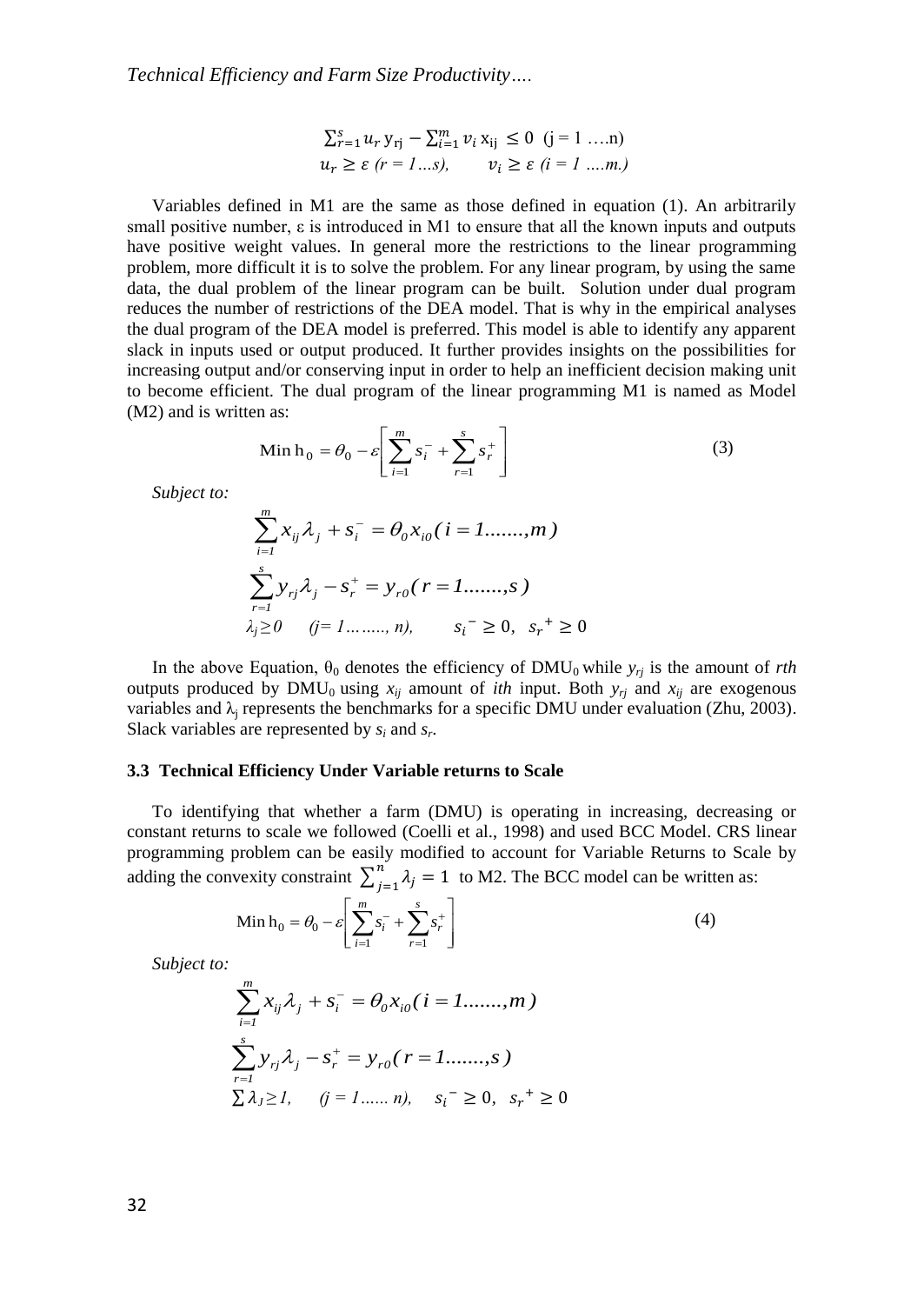#### **3.4 Scale Efficiency**

It is interesting to investigate whether inefficiency in a DMU is caused by inefficient operation of the DMU itself or by the disadvantageous conditions under which the DMU is operating. To answer this question we compared the estimated results of technical and pure technical efficiency scores. Fully efficient DMU in each scenario indicates that it is operating in the Most Productive Scale Size (MPSS) (Banker et al., 1984). If all DMUs are not operating at the optimal scale use of the CRS specification will result into measures of technical efficiency which are confounded by scale efficiencies (SE). Use of VRS specification will permit the calculation of the TE devoid of these SE effects.  $TE_{CRS}$  = *PTEVRS*\**SE where TECRS =* Technical efficiency of constant returns to scale, *PTEVRS* = Technical efficiency of variable returns to scale,  $SE = Scale$  of efficiency,  $SE = TE_{CRS}$  / *PTE*<sub>*VRS*</sub>, Where  $0 \leq SE \leq 1$  since  $TE_{CRS} \leq PTE_{VRS}$ .

If the value of SE equals 1 the firm is scale efficient and all values less than 1 reflect scale inefficiency. If scale inefficiency exists  $(SE < 1)$  the source of inefficiency is the result of operating at either increasing *(NI < VR)* or decreasing *(NI = VR)* returns to scale. The existence of IRS or DRS can be identified by the sum of intensity variables (i.e.  $\sum_{i=1}^{n} \lambda_i =$  $j=1$ 1) in the CCR model. If  $\sum_{i=1}^{n} \lambda_i < 1$  $\sum_{j=1}^{n} \lambda_j$  < 1 then scale inefficiency appears due to increasing returns-to-scale. The implication of this is that the particular farmer has sub-optimal scale size. On the other hand, if  $\sum_{i=1}^{n} \lambda_i > 1$  $\sum_{j=1}^{n} \lambda_j > 1$  then scale inefficiency occurs due to decreasing returns-to-scale.

#### **3.5Efficiency Improvement Slacks and Targets**

For getting the more focused diagnostic information about the sources of inefficiency for each farmer with respect to the input and output variables, the target values of these variables  $(x, y')$  at farm level using technical efficiency scores at constant returns to scale are defined by the following formulae:

$$
X_{i0} = \theta_i^* x_{i0} - s_i^{-*}
$$
  

$$
Y_{r0} = y_{r0} + s_r^{-*},
$$

Where  $X_{i0}$  =the target input i for 0th farmer,  $Y_{r0}$  = target output r for 0th farmer;  $x_{i0}$  = actual input i for 0th farmer;  $y_{r0}$  =actual output r for 0th farmer;  $\theta_i^* = OTE$  score of 0th farmer;  $s_i^{**}$  =optimal input slacks; and  $s_i^{**}$  =optimal output slacks. The difference between the observed value and target value of inputs (i.e.,  $\Delta x_{i0} = X_{i0} - x_{i0}$ ) represents the quantity of input i to be reduced, while the difference between the target values and observed values of outputs  $(\Delta y_{r0} = Y_{r0} - y_{r0})$  represents the amount of output r to be increased, to move the inefficient farmer onto the efficient frontier. Finally, the potential input reduction for input i and potential output addition for output r can be obtained by  $(\Delta x_{i0}/x_{i0}) \times 100$  and  $((\Delta y_{r0}/y_{r0})$  $\times$ 100, respectively. (Coelli et al., 2002) clearly pointed out that both the Farrell measure of technical efficiency and any non-zero input and output slacks should provide an accurate indication of technical efficiency of a farmer in a DEA analysis. These efficiency targets show how inputs can be decreased and outputs increased to make the *DMU* under evaluation efficient.

#### **3.6 Identifying Factors of Inefficiency**

In order to identify the determinants of farm Technical Efficiency the *Two-limit Tobit Regression Model* was used. It is pertinent to prefer this model in cases where the dependent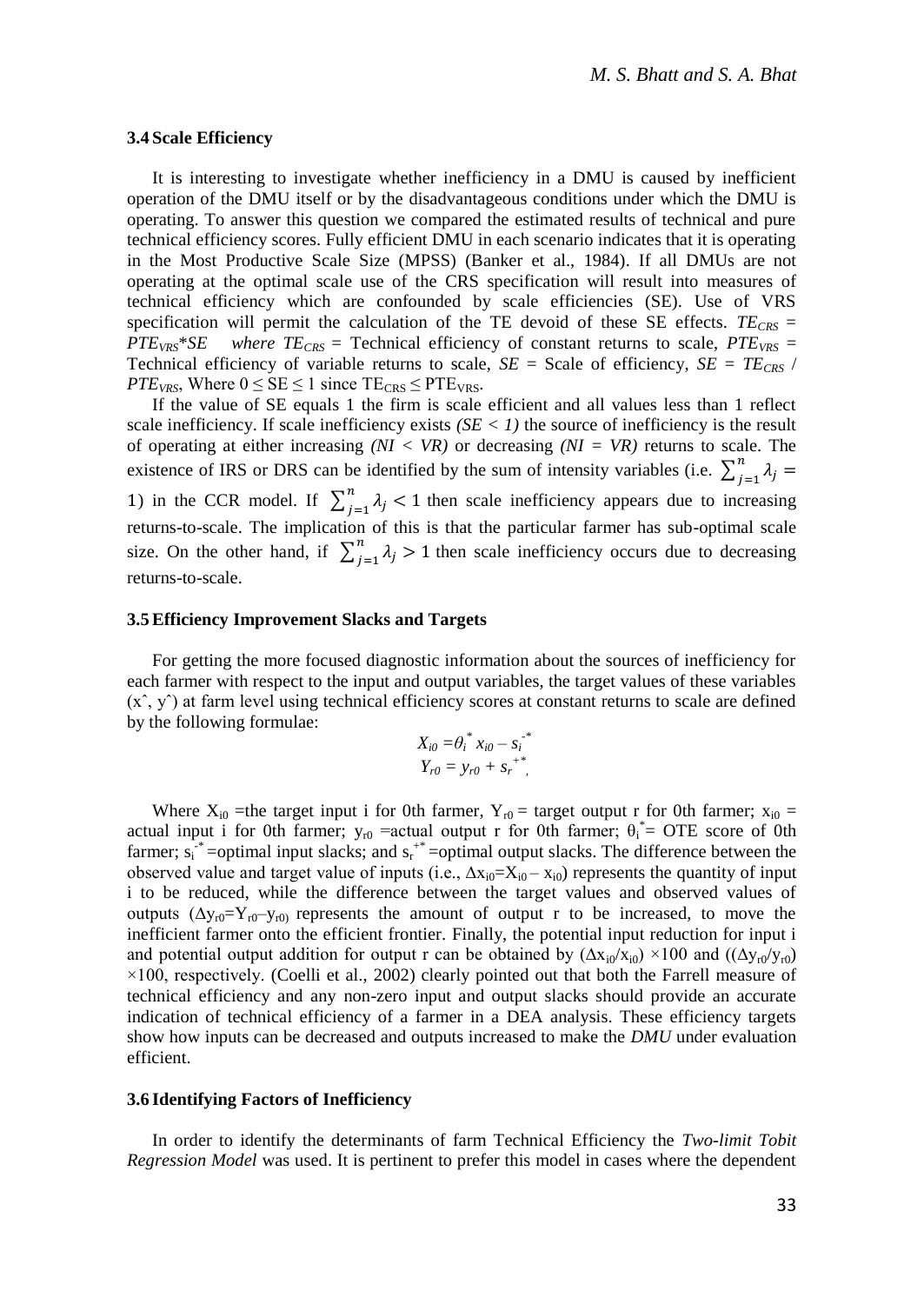variable is constrained in some way (Long, 1997). Since in the present study dependent variable (technical efficiency) is a censored variable with the lower limit 0 and upper limits 1. Therefore we concurred with Long (1997). Among others this method has also been employed by (Bravo-Ureta et al., 2007); (Featherstone et al., 1997); (Nayagaka et al., 2010). An alternative to Tobit Two-limit Model could be Ordinary Least Square (OLS) estimation will give inconsistent, inefficient and biased estimates because it underestimates the true effect of the parameters by reducing the slope (Gujarati, 2003). Therefore, the alternative approach is using the Maximum Likelihood Estimation which can yield the consistent estimates for unknown parameters. Following from (Amemiya, 1981) the empirical Tobit Model was estimated as follows:

$$
y_i^* = \beta_0 + \sum \beta_m X_{jm} + \varepsilon_i
$$

Where  $y_i^*$  = latent variable representing the efficiency scores of farm j is a vector of unknown parameters, Xjm is vector of explanatory variables m ( $m = 1, 2...$  k) for farm j and  $\varepsilon_i$  = an error term that is independently and normally distributed with mean zero and common variance  $\sigma^2$ . Denoting yi as the observed variables,<br>  $y_i = 0$   $i f y_i^* \le 0$ 

$$
y_i = 0
$$
  
\n
$$
y_i = y_i * \t\t\t\tif 0 < y_i * < 1
$$
  
\n
$$
y_i = 1
$$
  
\n
$$
y_i = 1
$$
  
\n
$$
y_i^* \ge 1
$$
  
\n(5)

Following (Maddala, 1999), the Likelihood Function of this model is estimated by:

$$
L(\beta, \sigma / y_i, x_i, L_{1i}, L_{2i}) = \prod_{yi=L1i} \Phi\left(\frac{L_{1i} - \beta' x_i}{\sigma}\right)_{y_i=y_i} \prod_{i} \frac{1}{\sigma} \phi\left(\frac{y_i - x_i' \beta}{\sigma}\right)_{y_i=L_{2i}} \left[\frac{1 - \Phi(L_{2i} - \beta' x_i)}{\sigma}\right] \to \quad 6
$$

Where  $L_{1j} = 0$  (lower limit) and  $L_{2j} = 1$  (upper limit) where  $\Phi$  (.) and  $\phi$  (.) are normal standard cumulative and density functions. In practice, since the log function is monotonically increasing function, it is simpler to work with log of Likelihood function rather than Likelihood function and the maximum values of these two functions are the same (Greene, 2003). The reduced farm of the Tobit Regression Model can be written as:

$$
Y = \beta_0 + \beta_1 X_1 + \beta_2 X_2 + \beta_3 X_3 + \beta_4 X_4 + \beta_5 X_5 + \beta_6 X_6 + \beta_7 X_7 + \beta_8 X_8 + \beta_9 X_9 + \beta_{10} X_{10} + \beta_{11} X_{11} + \beta_{12} X_{12+} U_i
$$
\n(7)

Y is the dependant variable (Technical Efficiency Score ranges between 0 to 1). The proposed determinants of technical efficiency include:  $X_1 = Age$  of the farmer (years);  $X_2$ =Education (years of schooling);  $X_3$ =Farming Experience (years);  $X_4$ = Experience Square;  $X_5$ =Main occupation (1= if farming and 0 = otherwise);  $X_6$ =Household size (number family member's);  $X_7$ = Membership of agricultural club/organisation (1 = if yes and 0 = if no);  $X_8$ =Farm size (Acres);  $X_9$ =Farm size square;  $X_{10}$ = Household Assets Owned (value in 000 rupees);  $X_{11}$  Seed Type (1 = improved seed verities and 0=otherwise): Improved seeds mean High quality/highbred seeds provided by ministry of agriculture or any other private agencies. *Otherwise* means domestic seeds;  $X_{12}$ = Distance to farm land (kms);  $U_i$  is the error term.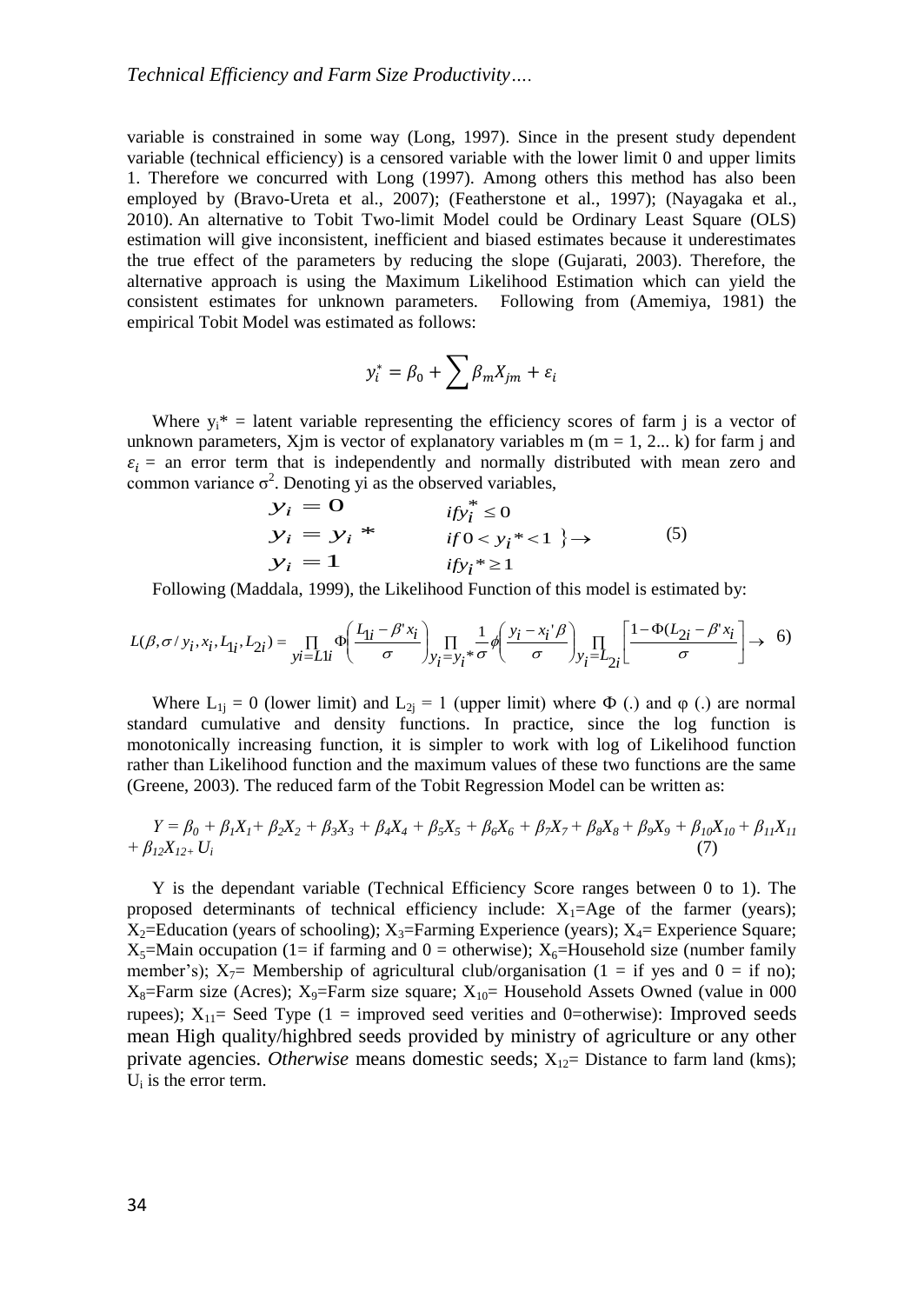## **Table 1. Descriptive Statistics**

|                        |          | Small farmers $N = 136$ |         |           | Medium Farmers $= 191$ |         |           | Large farmers $N=134$ |         |           |
|------------------------|----------|-------------------------|---------|-----------|------------------------|---------|-----------|-----------------------|---------|-----------|
| Variable               | Unit     | Minimum                 | Maximum | Mean      | Minimum                | Maximum | Mean      | Minimum               | Maximum | Mean      |
|                        | Rupees*  |                         |         |           |                        |         |           |                       |         |           |
| Farm income            | per acre | 48400                   | 1757000 | 481856.04 | 100750                 | 3521000 | 642269.74 | 187250                | 3918000 | 885319.59 |
| <b>Cultivated Area</b> | Acres    |                         | 3       | 2.18      | 3                      | 5       | 3.90      | 5                     | 27      | 7.86      |
| Family Labour          | Per Acre | 20                      | 275     | 83.95     | 12                     | 215     | 67.42     | 4                     | 116     | 53.99     |
| Hired Labour           | Per Acre | $\overline{0}$          | 295     | 75.30     | 15                     | 250     | 92.01     | 30                    | 350     | 118.58    |
| No. of labour          |          |                         |         |           |                        |         |           |                       |         |           |
| days                   | Per Acre | 60                      | 525     | 202.28    | 51                     | 401     | 161.86    | 35                    | 395     | 146.79    |
| <b>Improved Seed</b>   | Per Acre | 5                       | 83      | 40.69     | 5                      | 81      | 48.07     | 3                     | 86      | 44.92     |
| Fertilizer quantity    | Per Acre |                         | 335     | 50.94     |                        | 250     | 47.11     |                       | 335     | 59.70     |
| Chemical               |          |                         |         |           |                        |         |           |                       |         |           |
| Quantity               | Per Acre | $\overline{0}$          | 3       | 0.93      | $\Omega$               | 5       | 1.50      |                       | 11      | 2.37      |
| <b>Irrigated</b> Area  | Acres    | 3                       | 51      | 19.16     | 3                      | 86      | 22.35     | 5                     | 76      | 25.35     |

**Source:** Field survey data

Note: \*=1 USD=61.46 Rupees or 1 Rupees= 0.01627USD on 10/07/2014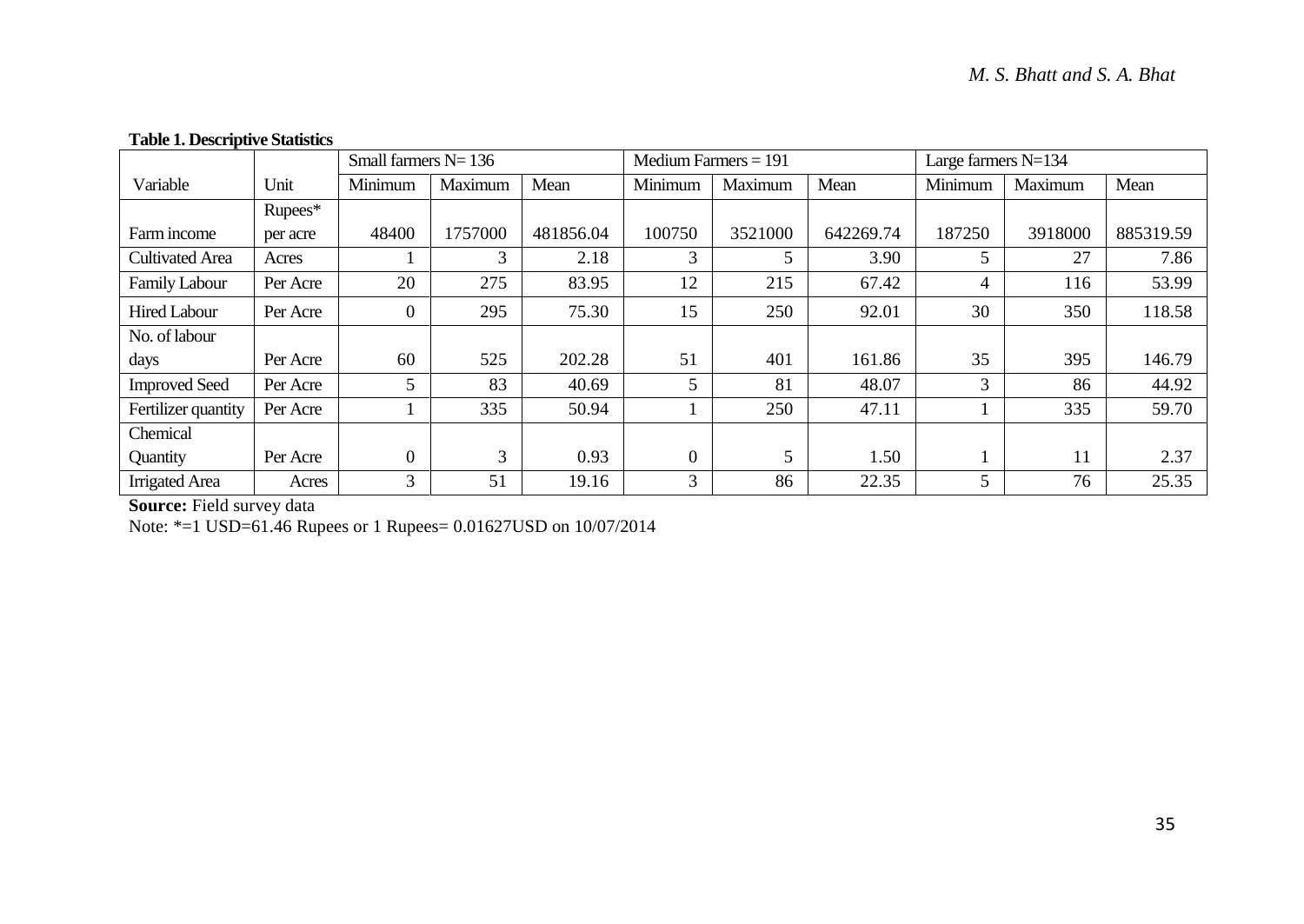## **4. Results and Discussions**

## **4.1 Descriptive Statistics**

The descriptive statistics of sample farmers' annual output and pattern of inputs used are shown in Table No.1. The output was aggregated into a single variable to avoid the complications in modelling. It is the monetary equivalent of eight major crops (rice, wheat, maize, oilseeds, almond, apple, saffron, and pulses) evaluated at current market price. The Table No.1 indicates that the agricultural inputs used vary across different farm sizes (small, medium and large). The labour input expressed as total number of labour days, includes family labour and hired labour per year. The average farm income for small farmers was (Rs.481856.04) per acre and for medium farmers' it was (Rs.642269.74) and (Rs.885319.59) per acre for the large farmers'. The average farm income increases with increase in farm size. The labour input employed by small farmers was higher than the both medium and large farmers. The relative share of family labours in case of small farmer's turned out to be higher as compared to large farmers as well as medium farmers. However, the quantity of fertilizers used by large farmers was a little higher (597 kgs per acre) compared to the small and medium farmers (509 kgs per acre) and (471 kgs per acre) respectively. The difference in the relative shares of other inputs across farm sizes shows that large farmers employed more inputs than other two categories of farmers.

Table 2 presents the frequency distribution of all the variables. Age has been categorised into two groups (Working population up to 60 years and dependants and above 60 years of age). The difference in the level of formal education across farm sizes shows that large farmers are more educated as compared to both small and medium farmers. It is being argued that adding years of schooling not only improves the efficiency of farmers but also enhanced their capability to understand and adopt new methods and techniques of farming (see for example Olagunju & Adeyemo, 2007). Forty percentof small, 43% of medium farmers and 48% large farmers and had 21-30 years of farming experience. More than 80% of small farmers and 77.44% of medium farmers had farming as main occupation and only 19.9% of small farmers have main occupation as O*ther* (Govt. employee, business, shopkeeper, and private employee, any other). Corresponding percentages for medium and large farmers were 22.5 and 30.1 respectively. About 17% small farmers, more than twenty five percent of medium farmers and 36.6% of large farmers were having membership of a farming group/organisation indicates that membership increases with increase in farm size. A substantial number of respondents had large family sizes (37.3% large and 15.7% medium and 16.9% small households had more than 10 family members). The value of household assets increases from small, medium and large size farmers. Eighty three percent of Small farmers had household asset valuing less than 5 lakh and only 16.9% had household assets valuing above 5 lakh which is less as compared to both of the medium and large farmers (30.4% and 48.5%) respectively. Only 23.9% large farmers, 40.3% medium and 45.6% Small farmers had farms within one km.

#### **4.2 Efficiency Estimates through Data Envelopment Analysis (DEA)**

In order to determine the causes of inefficiency we estimated technical efficiency (CRS), pure technical efficiency (VRS) and scale efficiency. A farmer having technical efficiency score between 0.90>1 is treated as efficient farmer. The estimated results (shown in Table No.3) suggest that scale rather than *technical efficiency* is the major source of overall inefficiency. *Mean scale Efficiency* was lower (0.53) relatively to the *Pure technical efficiency* (0.89). Inefficiencies were mainly due to excessive use of low/inferior quality of inputs and lack of technology. The mean technical efficiency worked out as 0.48 which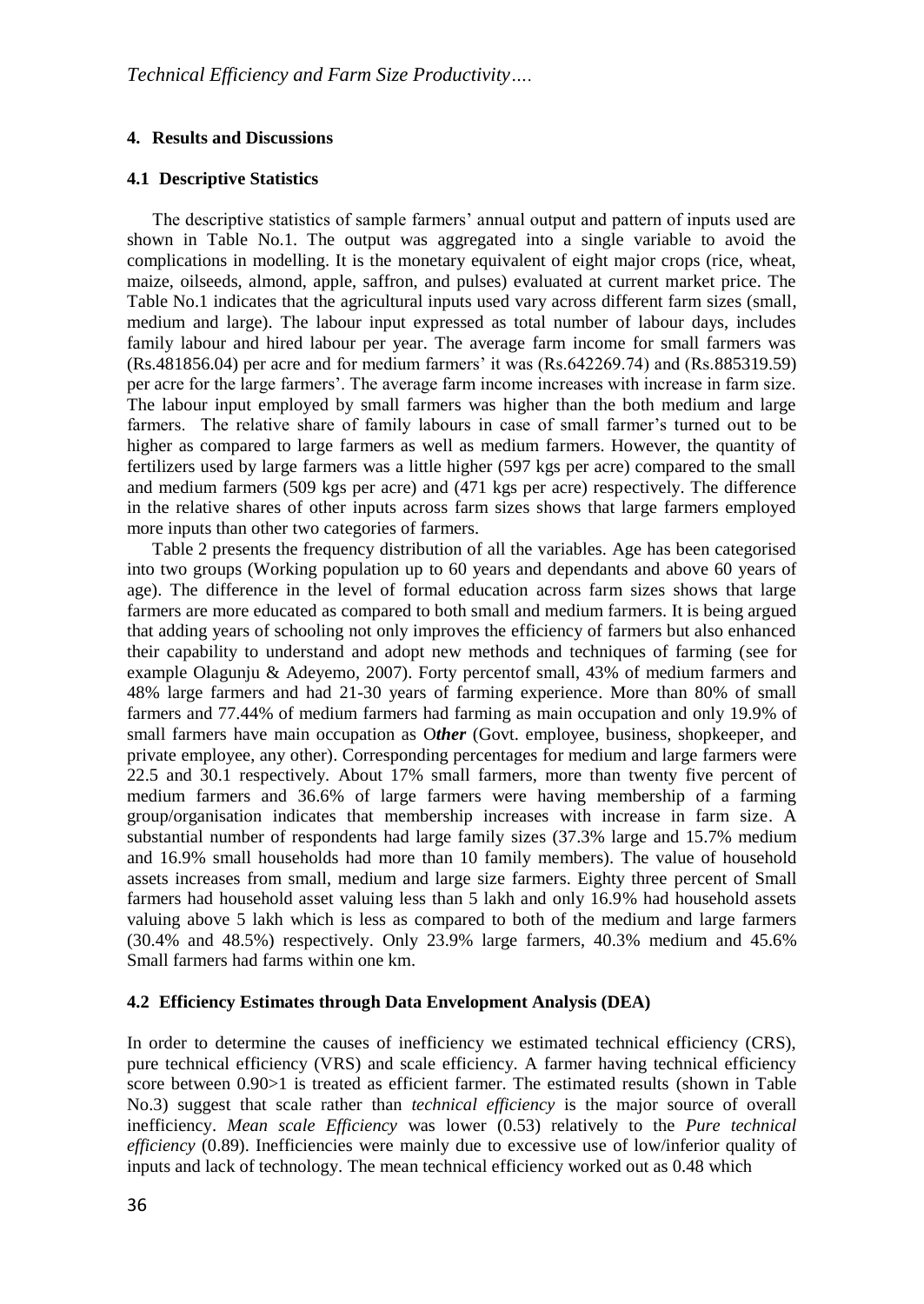|                  |                            | <b>Small Farmers</b> |      | <b>Medium Farmers</b> |      | Large farmers   |                   |
|------------------|----------------------------|----------------------|------|-----------------------|------|-----------------|-------------------|
| <b>Variables</b> | Unit                       | (136)                |      | (191)                 |      | (134)           |                   |
|                  |                            | Frequency %          |      | Frequency             | $\%$ | Frequency       | %                 |
|                  | No Education               | 46                   | 33.8 | 69                    | 36.1 | 29              | 21.6              |
| Education        | Middle                     | 33                   | 24.3 | 25                    | 13.1 | 30              | 22.6              |
|                  | <b>Higher Secondary</b>    | 46                   | 33.8 | 79                    | 41.4 | 57              | 42.3              |
|                  | Graduate                   | 10                   | 7.4  | 14                    | 7.3  | 10              | 7.5               |
|                  | Post Graduate and<br>Above | 1                    | 0.7  | $\overline{4}$        | 2.1  | 8               | 6.0               |
|                  | $Exp \leq 10$ Years        | 6                    | 4.4  | $\overline{7}$        | 3.7  | $\overline{2}$  | $\overline{1.5}$  |
| Farm             | Exp. 11-20 Years           | 40                   | 29.4 | 44                    | 23.0 | 28              | 20.9              |
| Experience       | Exp. 21-30 years           | 55                   | 40.4 | 83                    | 43.5 | 65              | 48.5              |
|                  | Exp. 31-40 Years           | $\overline{28}$      | 20.6 | $\overline{38}$       | 19.9 | $\overline{30}$ | $\overline{22.4}$ |
|                  | Exp.41 and above           | $\overline{7}$       | 5.1  | 19                    | 9.9  | 9               | 6.7               |
| Occupation       | Farming                    | 109                  | 80.1 | 148                   | 77.5 | 94              | 69.9              |
|                  | Others                     | 27                   | 19.9 | 43                    | 22.5 | 40              | 30.1              |
| Membership       | Yes                        | 23                   | 16.9 | 48                    | 25.1 | 49              | 36.6              |
| of Farm<br>Group | No                         | 113                  | 83.1 | 143                   | 74.9 | 85              | 63.4              |
|                  | Up to 60                   | 91                   | 66.9 | 126                   | 66.0 | 76              | 56.7              |
| Age              | Age above 60               | 45                   | 33.1 | 65                    | 34.0 | 58              | 43.3              |
| Household        | Up to $10$                 | 113                  | 83.1 | 161                   | 84.3 | 84              | 62.7              |
| Size             | Above 10                   | 23                   | 16.9 | 30                    | 15.7 | 50              | 37.3              |
| Household        | Upto 500000                | 113                  | 83.1 | 133                   | 69.6 | 69              | 51.5              |
| Assets           | 500000 above               | 23                   | 16.9 | 58                    | 30.4 | 65              | 48.5              |
| <b>Distance</b>  | $1 \text{ km}$             | 62                   | 45.6 | 77                    | 40.3 | 32              | 23.9              |
| from Home        | Above 1km                  | 74                   | 54.4 | 114                   | 59.7 | 102             | 76.1              |

**Table 2. Descriptive Statistics of the Variables used in Tobit Regression Model**

**Source:** Field survey data

implies that, on an average, the respondents were able to obtain around 48% of potential output from a given mix of inputs. This also implies that around 52% of production, on an average, is foregone due to technical inefficiency. In other words, the shortfall of the observed output from the frontier output primarily reflected the inefficient use of the factors that were within the control of the farmers. The technical efficiency levels of the farms ranged from 0.04 to 1. This implies that there is a potential to increase farm output by 52% from the existing level of inputs. The efficiency level varies across different farm sizes for small, medium and large farmers it ranges between 0.13 to 1.00, 0.11 to 1.00 and 0.12 to 1.00 respectively. The mean technical efficiency worked out to be higher for small farmers (0.60) as compared to medium (0.38) and large farmers' (0.48). Twenty three percent of small farmers' were technically efficient (0.90>1). The percentage of technically efficient farmers' decreases to (6.3%) for medium size farmers' and it again increases to (26.9%) for large size farmers'. The results explain that technical efficiency first decreases from small farmers (23%) to medium farmers' (6.3%) and then increases (26.9%) for large farmers'. Overall 17.8% farmers' were technically efficient.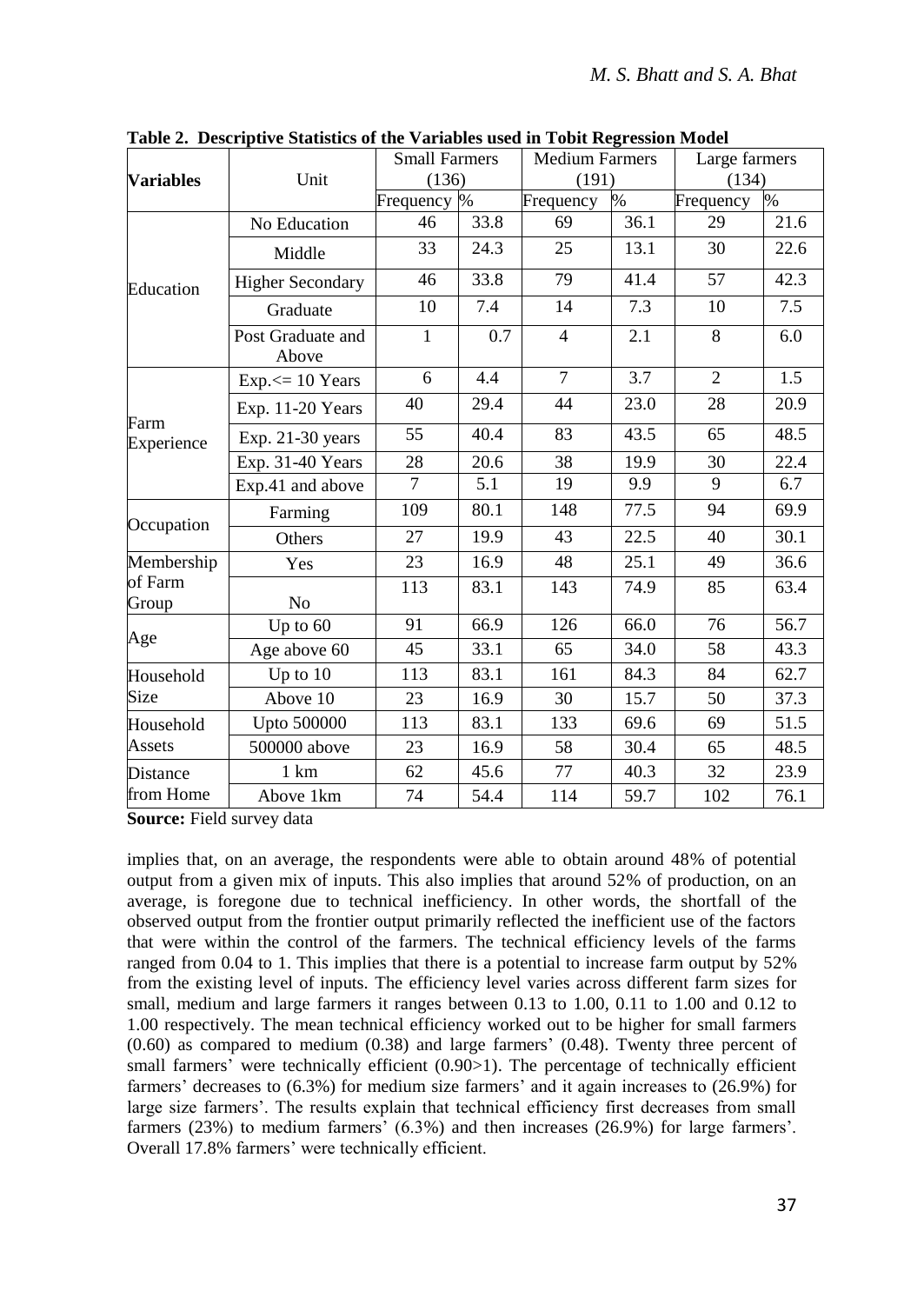|                          | <b>Small Farmers</b> |       | <b>Medium Farmers</b> |         | Large Farmers |         | <b>All Farmers</b> |         |  |
|--------------------------|----------------------|-------|-----------------------|---------|---------------|---------|--------------------|---------|--|
|                          | Frequency            | %age  | Frequency             | %age    | Frequency     | $%$ age | Frequency          | %age    |  |
| 0.10<0.30                | 16                   | 11.8  | 77                    | 40.3    | 9             | 6.7     | 138                | 29.9    |  |
| 0.30<0.60                | 51                   | 37.5  | 95                    | 49.7    | 45            | 33.6    | 194                | 42.1    |  |
| $0.60<\!\!\cdot\!\!0.90$ | 38                   | 27.7  |                       | 3.7     | 44            | 32.8    | 47                 | 10.2    |  |
| 0.90<1                   | 31                   | 23.0  | 12                    | 6.3     | 36            | 26.9    | 82                 | 17.8    |  |
| Total                    | 136                  | 100.0 | 191                   | 100.0   | 134           | 100.0   | 461                | 100.0   |  |
| Minimum                  | 0.13                 |       | 0.04                  |         | 0.11          |         | 0.04               |         |  |
| Maximum                  |                      | 1.00  |                       | 1.00    |               | 1.00    |                    | 1.00    |  |
| Mean                     | 0.6050               |       | 0.3862                |         | 0.4911        |         | 0.4813             |         |  |
| <b>Std. Deviation</b>    | 0.23993              |       |                       | 0.19632 |               | 0.27714 |                    | 0.25165 |  |

**Table 3. Percentage Distribution of the Respondents by Technical Efficiency Estimates**

**Source:** Field survey data

The technical efficiency has been used to account for variable return to scale (VRS) to analyse the pure technical efficiency reported in Table No.4. The mean efficiency score for small, medium and large farms turned out to be 94%, 86.6% and 89.4% respectively. The technical efficiency under variable returns to scale for small, medium and large farmers ranged between 0.50 to 1.00, 0.60 to 1.00 and 0.44 to 1.00 respectively. The overall technical efficiency under variable returns to scale varied between 0.44 to 1.00. The estimated results explain that under pure technical efficiency there was an increase in the level of technical efficiency of farming households. The estimated results indicate that the farmers were not operating at optimal scale. There is large scope for reducing the cost of inputs or maximising the output on the same level of inputs. Overall 84.6% farmers' were technically efficient under variable returns to scale.

|                       |           |       | <b>Small Farmers Medium farmers</b> |       | Large farmers |       | All farmers |          |
|-----------------------|-----------|-------|-------------------------------------|-------|---------------|-------|-------------|----------|
|                       | Frequency | %age  | Frequency                           | % age | Frequency     | %age  | Frequency   | $%$ age  |
| 0.10<0.30             | 0         | 0     | U                                   |       | O             | 0     | $\theta$    | $\theta$ |
| 0.30<0.60             | 5         | 3.7   |                                     | 2.6   | 8             | 6.0   | 18          | 3.9      |
| 0.60<0.90             | 12        | 8.8   | 25                                  | 13.1  | 16            | 11.9  | 53          | 11.5     |
| 0.90<1                | 119       | 87.5  | 161                                 | 84.3  | 110           | 82.1  | 390         | 84.6     |
| Total                 | 136       | 100.0 | 191                                 | 100.0 | 134           | 100.0 | 461         | 100.0    |
| Minimum               | 0.50      |       | 0.60                                |       | 0.44          |       | 0.44        |          |
| Maximum               | 1.00      |       | 1.00                                |       | 1.00          |       | 1.00        |          |
| Mean                  | 0.9406    |       | 0.8666                              |       | 0.8870        |       | 0.8944      |          |
| <b>Std. Deviation</b> | 0.12572   |       | 0.11725                             |       | 0.14403       |       | 0.13146     |          |

**Table 4. Percentage Distribution of the Respondents by Pure Tech Efficiency Estimates**

**Source:** Field survey data

#### **4.3 Scale Efficiency**

Scale efficiency allows us to gain insights into the main sources of inefficiencies. The value of *Scale Efficiency (SE)* equal to 1 implies that the farming household is operating at the *Most Productive Scale Size (MPSS)* which corresponds to constant returns to scale. At MPSS, the farming household operates at minimum point of its long-run average cost curve. Further, *SE<1* indicates that the farming household is experiencing overall *Technical Inefficiency* (TIE) because it is not operating at its optimal scale size. In general, an increase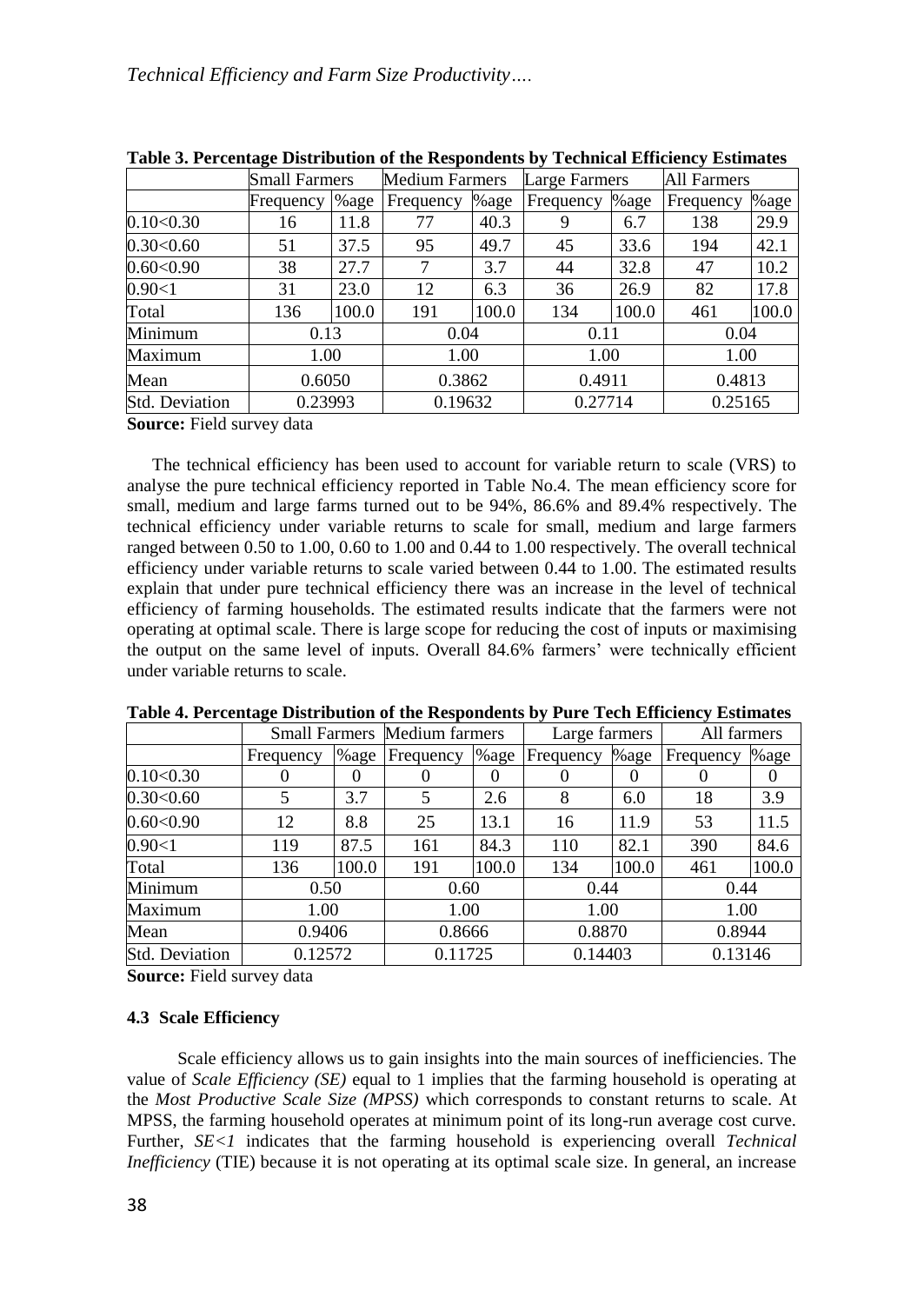in farm size leads to increase marginal returns and lower the marginal cost. However, beyond a certain size, marginal returns will decrease and marginal cost will increase (but not necessarily simultaneously). Optimal size is reached when marginal returns equal marginal costs. Thus Scale efficiencies are usually a consequence of the better and more efficient use of production factors.

An assessment of Table No.5 reveals that mean *SE* for small, medium and large farms were 64%, 44% and 55% respectively. Their scale efficiency was low relatively as compared to the technical efficiency under variable returns to scale. At the aggregate level the mean scale efficiency worked out to be 53.4% which was also relatively low compared to technical efficiency measured under variable returns to scale. The estimated results show that *SE* scores ranged from a minimum of 0.06 to maximum of 1 at aggregate level. Small farm *scale efficiency* varied between 0.13 and 1. For medium and large farms it ranged between 0.06 to 1.00 and 0.13 to 1.00 respectively. It implies that the average level of *Scale Inefficiencies (SIE)* in the farming sector in the study area were to the tune of about 47%. The percentage of scale efficient farmers varies across different farm sizes it first decreases from 35.3 for small farmers to 7.3 for medium farm sizes and then increases to 33.6% for large farmers. Only 18.7% of farmers attained *SE* score equal to 1 and were, thus, operating at *MPSS*. About seventy eight percent of farms were operating with increasing returns to scale and 3.5% farmers operated under decreasing returns to scale (see Table No.6). On the basis of these results we can safely surmise that for the state as whole scale inefficiency is a serious issue. It also connotes that the farmers have *supra-optimal scale size*. The issue, therefore, need to be investigate across the agro-climatic regions of the state so that appropriate policy responses could be put in place.

|                   | <b>Small Farmers</b> |       | Medium farmers |       | Large farmers |       | All farmers    |       |
|-------------------|----------------------|-------|----------------|-------|---------------|-------|----------------|-------|
|                   | Frequency            | %age  | Frequency      | %age  | Frequency     | %age  | Frequency %age |       |
| 0.10< 0.30        | 12                   | 8.8   | 42             | 22.0  | 33            | 24.6  | 87             | 18.9  |
| $0.30<\!\!0.60$   | 46                   | 33.8  | 116            | 60.7  | 49            | 36.6  | 211            | 45.8  |
| $0.60<\!\!0.90$   | 30                   | 22.1  | 19             | 9.9   |               | 5.2   | 56             | 12.1  |
| 0.90<1            | 48                   | 35.3  | 14             | 7.3   | 45            | 33.6  | 107            | 23.2  |
| Total             | 136                  | 100.0 | 191            | 100.0 | 134           | 100.0 | 461            | 100.0 |
| Minimum           | 0.13                 |       | 0.06           |       | 0.13          |       | 0.06           |       |
| Maximum           | 1.00                 |       | 1.00           |       | 1.00          |       | 1.00           |       |
| Mean              | 0.6437               |       | 0.4427         |       | 0.5532        |       | 0.5341         |       |
| Std.<br>Deviation | 0.23448              |       | 0.19671        |       | 0.28929       |       | 0.25188        |       |

**Table 5. Percentage Distribution of the Respondents by Scale Efficiency Estimates**

**Source:** Field survey data

Number of farming households operating under CRS, IRS and DRS worked out to be 18.7%, 77.8% and 3.5% respectively (see Table No.6). The table suggests that most of the farms were in the early expansionary stage and hence lot of scope was there to improve the efficiency through proper reallocation of the resource use. Out of total number of farmers only 87 (18.7%) farmers were operating efficiently under both CRS and VRS (working under MPSS). Fifteen farmers were operating under decreasing returns to scale (3.5%) and rest (77.8%) farmers were operating under increasing returns to scale. Turning to the scale efficiency, more farms worked below the optimal scale. Across farm sizes, it showed that the high percentage share of scale efficient farms were in the group of large farmers. More than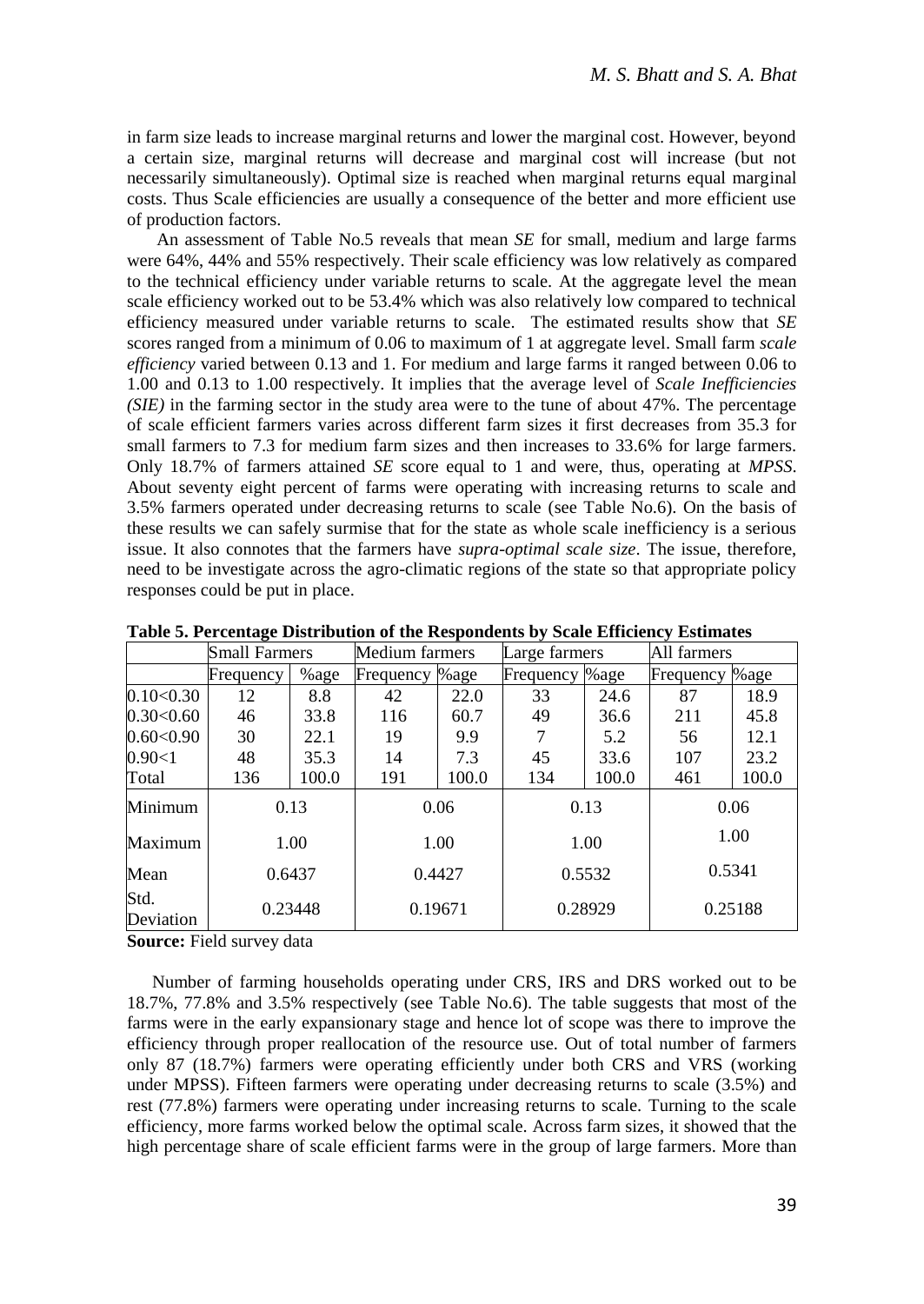20% large farmers were operating at MPSS while only 7.4% small farmers operating on MPSS. Majority of farmers operated below the optimal scale approximately 86.8% of small farmers, 71.7% of medium farmers and 67.2% of large farmers were operating under increasing returns to scale. It means that their productivity could increase further. Theses farmers thus need to increase the inputs to achieve optimal scale even if the quality of inputs is treated as given. More than 7% small farmers, 15.2% of medium farmers and 20.1% large farmers were operating under decreasing returns to scale, implying thereby that their productivity could increase by smaller proportion. Thus, downsizing seems to be an appropriate strategic option for these farmers. To reduce unit costs they should reallocate over-utilized resources to other activities where these can be fully utilized. On the whole, increasing returns-to-scale was observed to be the predominant form of scale inefficiency. Thus there is large scope for technological/factor endowment to increase the efficiency in farming sector in study area.

| Category                        | <b>Small Farmers</b> |         | <b>Medium Farmers</b> |       | Large Farmers  |       | All Farmers           |       |  |
|---------------------------------|----------------------|---------|-----------------------|-------|----------------|-------|-----------------------|-------|--|
| <b>Scale Efficient</b><br>Farms | Frequency            | $%$ age | Frequency             |       | %age Frequency |       | % age Frequency % age |       |  |
| Constant                        | 10                   | 7.4     | 29                    | 15.2  | 27             | 20.1  | 87                    | 18.7  |  |
| Decreasing                      | 8                    | 5.8     | 25                    | 13.1  | 17             | 12.7  | 15                    | 3.5   |  |
| Increasing                      | 118                  | 86.8    | 137                   | 71.7  | 90             | 67.2  | 359                   | 77.8  |  |
| Total                           | 136                  | 100.0   | 191                   | 100.0 | 134            | 100.0 | 461                   | 100.0 |  |

**Table 6. Comparison of the Number and percentage of Farmers with Various Returns to Scale.**

**Source:** Field survey data

To assess the directions for improvement in the operations of inefficient farmers the slacks and targets were calculated and are presented in Table No.7. The table presents the target values of inputs and outputs for inefficient farmers along with potential addition in outputs and potential reduction in inputs. The potential improvement shows those areas of improvement in input-output activity which will put inefficient farmers onto the efficient frontier. The results indicated that on an average, 14.01% of Chemical pesticides, 17.37% of intensity of irrigation, 21.70% of improved seeds could be theoretically increased. On the other hand approximately fourteen percent Labour and 17% of Fertilizers could be reduced if all the inefficient farmers operate at the same level as the efficient farmers. Output slack specifies that on average, inefficient farmers could have increased their output by 0.61% by using the same inputs. The estimated results revealed that on an average output worth Rs.4185.95 per acre could have been increased with the same level of inputs. The result further indicated that the inefficient farmers had decreasing returns to scale in two inputs viz labour and fertilizer. It suggests that these farmers could reduce the level of labour by 13.48% (14.56 man days per acre) and fertilizer by 17% (365.62 kgs of fertilizers per acre) in order to reach towards efficient frontier. The analysis further indicated that efficiency level increased with increase in land size after 5.3 acres. Inefficient farmers could increase their inputs like, chemicals by 7.1 liters per acre, irrigation by 7.59 per acre and seed by 29.13 kgs per acre in order to achieve 100% efficiency level. These results have important and forereaching implications for the agricultural development of the state where arable land is becoming a binding constraint for sustaining the present yield.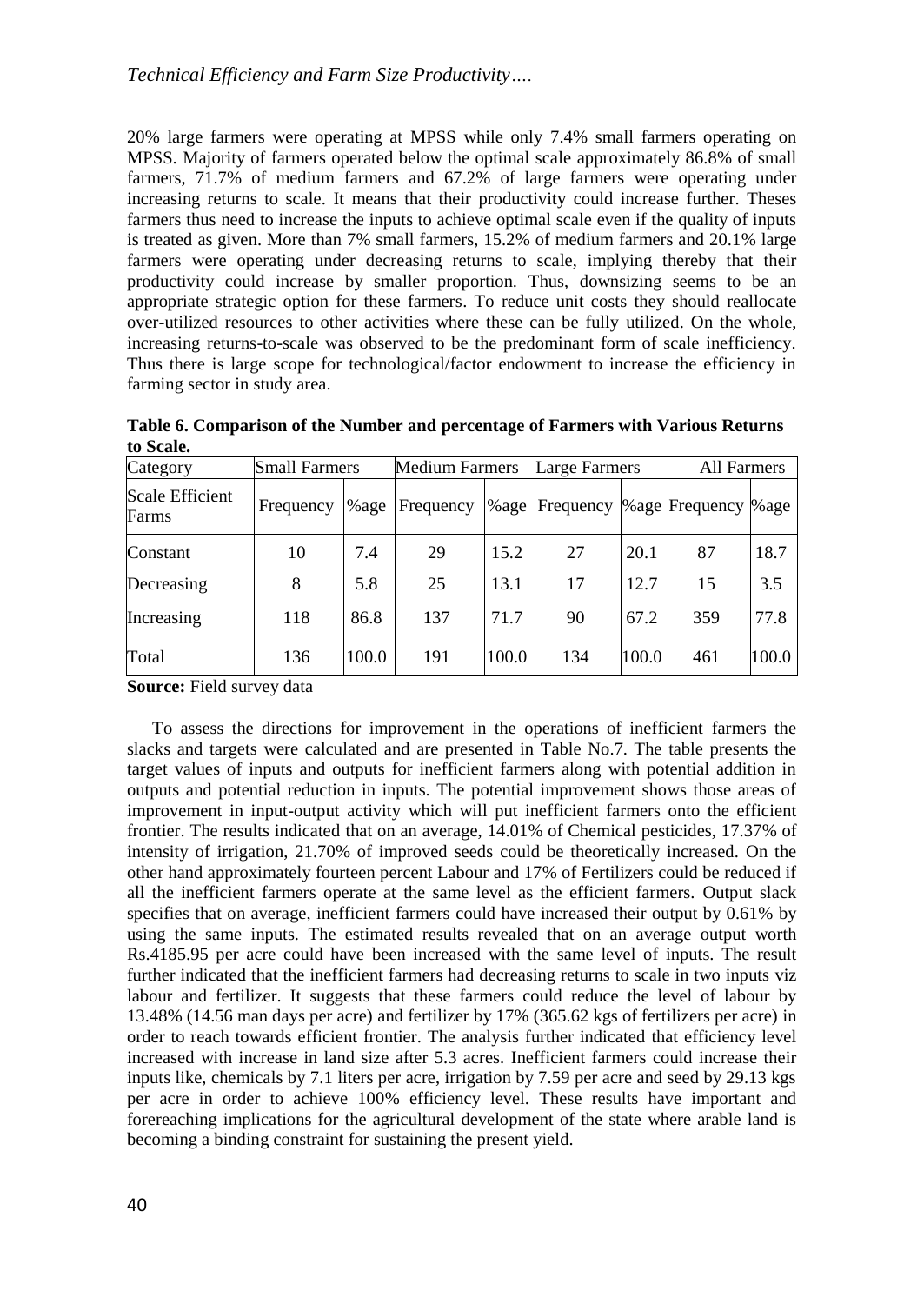| variables       | Unit    | Actual   | <b>Slacks</b> | <b>Target</b> | percentage |
|-----------------|---------|----------|---------------|---------------|------------|
| Output          | Average | 686227.3 | 4185.98       | 690413.28     | 0.61       |
| Cultivated area | Average | 3.80     | 1.5           | 5.3           | 39.47      |
| Labour          | Average | 108.18   | $-14.56$      | 93.59         | $-13.48$   |
| Chemicals       | Average | 51.25    | 7.18          | 58.42         | 14.01      |
| Irrigation      | Average | 43.7     | 7.59          | 51.29         | 17.37      |
| Seeds           | Average | 134.21   | 29.13         | 163.34        | 21.70      |
| Fertilizers     | Average | 2150.70  | $-365.62$     | 1785.08       | $-17.00$   |

**Table 7. Average actual and target output and input quantities for inefficient farmers**

**Source:** Author's Calculations

## **4.4 Tobit Regression Model Results**

In the first stage of the analysis, the technical efficiency of individual farms was estimated by the *DEA.* As the production frontier in the DEA approach is deterministic, the resulting efficiencies include noise from data. Therefore, in the second stage of the present analysis, the determinants of inefficiency were computed by using Tobit Regression Model. The estimated results are presented in are presented in the Table No.8. The model was absolutely fit since the F-test is 0.036 and it is strongly significant at 1% level. In addition, the pseudo  $R^2$  is 33.65%. Among the selected variables, six (namely Farm Experience, Farm Size, Occupation, Membership, Seed Type and Household Size) were found to have a significant contribution on technical efficiency.

Age of the household head showed a negative effect on technical efficiency of the farms but the relationship is not significant. The results suggest that an increase in the farmer's age by one year reduced the level of probability of technical efficiency by 0.04%. This implied that aged farmers were less technically efficient than their younger counterparts. This could be possibly attributed partly to psychological (attachment to traditional ways of farming) and partly economic factors (aged farmers are generally risk averts). Similar conclusions were found by (Sibiko et al., 2012); (Padilla-Fernandez & Nuthall, 2009)].

Education was found to be positively related to farm efficiency but the relationship was not significant. The calculated results suggested that one year of increase in schooling will increase the farm efficiency by 0.4%. More educated respondents were likely to be more efficient compared to their less educated counterparts. Plausible reasons for positive correlation could be their better skills, access to information and good farm planning. These understandably might have helped the sample respondents to make better technical decisions and enabled them to allocate inputs efficiently and effectively. Similar results were reported by (Bravo-Ureta et al., 1997); and (Coelli & Battese, 1996).

Farming experience had positive and significant (at 10% level) impact on technical efficiency level of the farms. This implied that farmers with more years of experience were technically efficient because of learning-by-doing. However, the impact of experience on technical efficiency turned out nonlinear which have been captured by the quadratic variable (*Experience Square*). The coefficient of E*xperience Square* was negative and significant (10% level). It indicates that technical efficiency first increased with the experience only up to a certain level beyond which it had negative impact on technical efficiency. This may be attributed to the fact that farmers with more years of farming experience are aged people. As reported above, the age coefficient was negative while experience was positive. Similar results were reported by (Padilla-Fernandez & Nuthall, 2009) who concluded that experience is a better predictor of technical efficiency than age for sugarcane farmers in Philippine.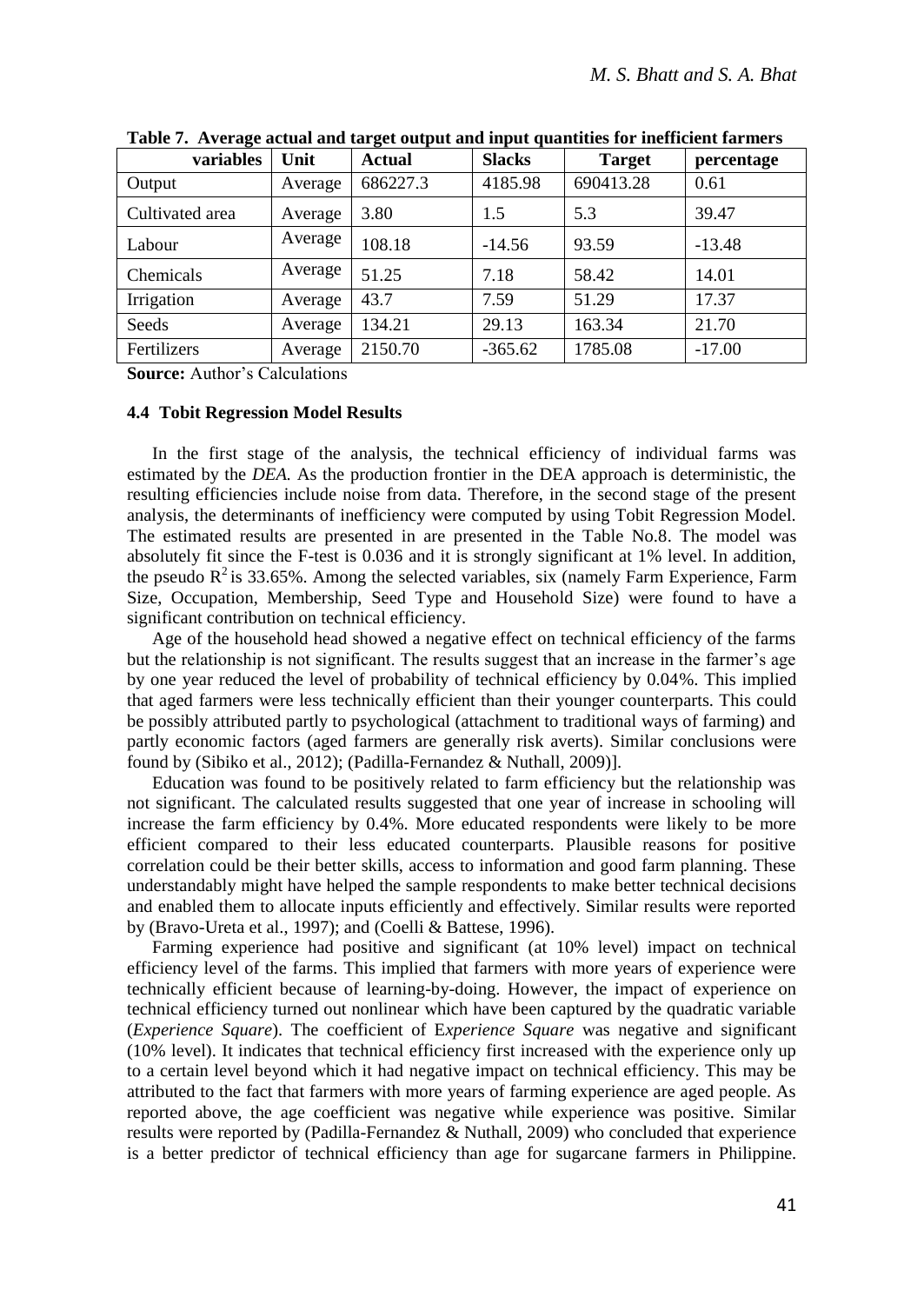(Kalirajan & Shand, 1985) also reported experience to be a better predictor of production efficiency.

| -----------                                                                            |             |           |                |              |  |  |  |
|----------------------------------------------------------------------------------------|-------------|-----------|----------------|--------------|--|--|--|
| Variable                                                                               | Coefficient | Std. Err. | t              | Significance |  |  |  |
| age                                                                                    | $-0.00043$  | 0.001377  | $-0.31$        | 0.753        |  |  |  |
| education                                                                              | 0.00495     | 0.007535  | 0.66           | 0.512        |  |  |  |
| Experience                                                                             | 0.009234    | 0.005097  | 1.81           | $0.071**$    |  |  |  |
| <b>Experience Square</b>                                                               | $-0.00012$  | 7.45E-05  | $-1.67$        | $0.096**$    |  |  |  |
| occupation                                                                             | $-0.05958$  | 0.032609  | $-1.83$        | $0.068**$    |  |  |  |
| Household size                                                                         | 0.007067    | 0.003527  | $\mathfrak{D}$ | $0.046*$     |  |  |  |
| membership                                                                             | 0.042118    | 0.024832  | 1.7            | $0.091**$    |  |  |  |
| Farm size                                                                              | $-0.01089$  | 0.00434   | $-2.51$        | $0.013*$     |  |  |  |
| Farm size square                                                                       | 0.0083894   | 0.00507   | 1.68           | $0.095**$    |  |  |  |
| Seed Type                                                                              | 0.03801     | 0.02277   | 1.66           | $0.099**$    |  |  |  |
| distance                                                                               | $-0.01551$  | 0.017598  | $-0.88$        | 0.379        |  |  |  |
| Household Assets (Rs 000)                                                              | 3.11E-08    | 2.82E-08  | 1.1            | 0.271        |  |  |  |
| Constant                                                                               | 0.268443    | 0.125468  | 2.14           | 0.033        |  |  |  |
| Log Pseudo Likelihood $= -19.949276$<br>Number of observations = 461, F( $48, 413$ ) = |             |           |                |              |  |  |  |
| 1.91                                                                                   |             |           |                |              |  |  |  |
| Pseudo $R^2 = 0.3365$<br>$Prob > F = 0.0363$                                           |             |           |                |              |  |  |  |

**Table 8. Tobit Regression Estimated Results of Factors Influencing Technical Efficiency**

**Source:** Field survey data,

Note: \*significant at 5%, \*\* significant at 10%.

The farmer's primary occupation showed a negative effect on farm technical efficiency. The estimated results suggested that as soon as occupational pattern underwent a shift from (from farming to other occupation such as employment, business or any other income generating activity) the probability level of technical efficiency decreased by 5.9%. Farmers whose main occupation continued to be farming were expected to have lower efficiency than those engaging in employment or businesses or any other income generating activity. Other professions (subsidiary occupations) generated assured and regular supply of additional disposable income. This in turn enabled them to finance their farming activities. Similar results were reported by (Sibiko et al., 2012).

Group membership showed a positive and significant relationship with farm technical efficiency. Membership was used as a dummy variable. The estimated results revealed that having a membership of a group the probability level of technical efficiency increased by 4.1% compared to the non-member counterparts. The importance of membership in farmer organizations was also reported by (Tchale, 2009) among smallholder crop producers in Malawi. Collectively they observed that farmers who were members in an organizations were able to benefit not only from the shared knowledge among themselves with respect to modern farming methods, but also from economies of scale in accessing input markets as a group. Hence, such farmers become technically efficient.

Household size is an important variable especially in Indian agriculture which is labour intensive. Our results showed that the household size was positively correlated with technical efficiency and at 5% level of significance. The result suggested that with the increase in the number of family members the probability level of technical efficiency of farmers also increases. The plausible reason for this could be that the large household size enhanced the availability of labour which might have removed any labour constraint. Similar results were reported by (Mbanasor *et al.,* 2008).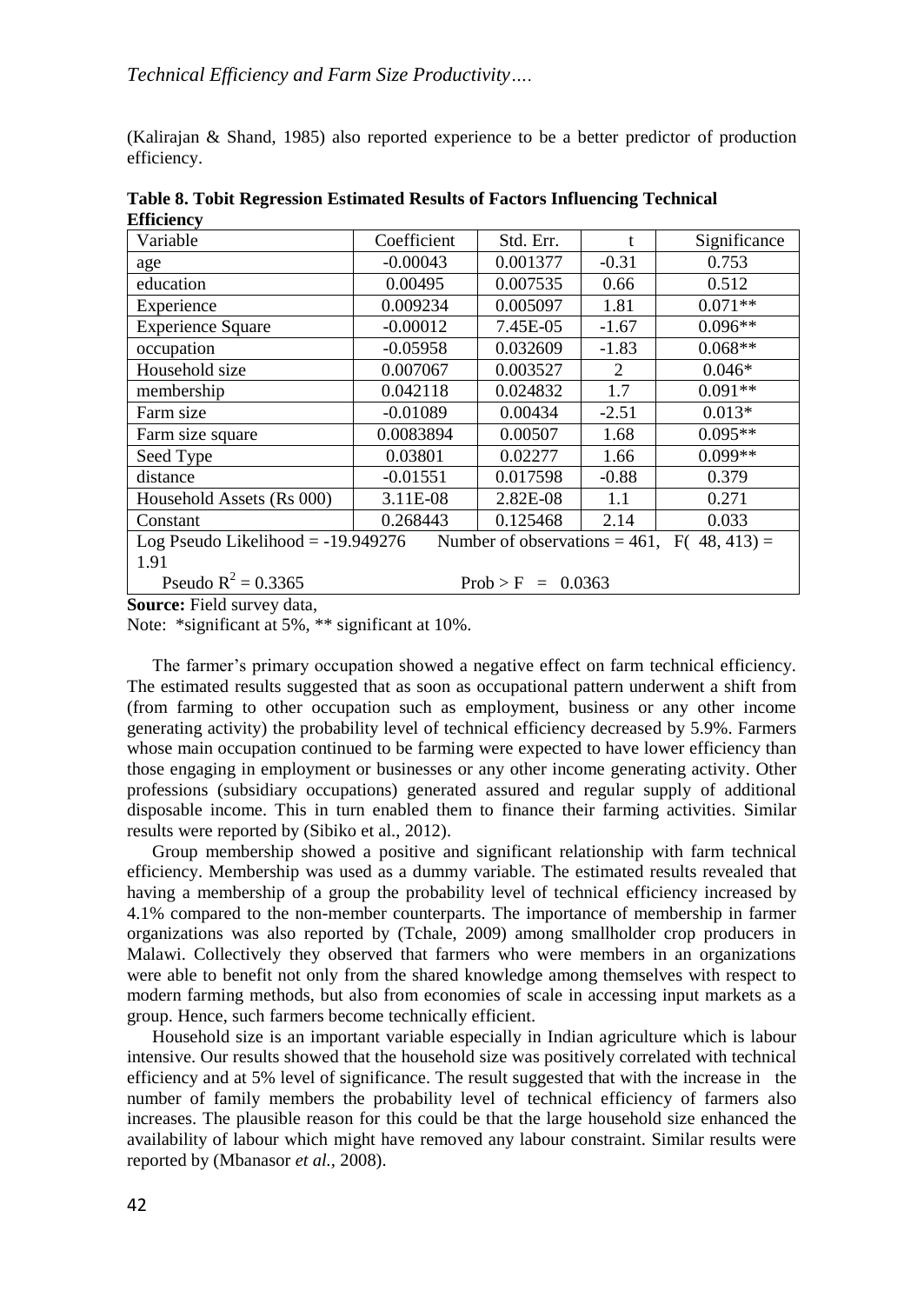Farm size was found to have a negative effect on technical efficiency and it was significant at 5% level. It may be argued that farmers with small farms use the land diligently, which reduces the loss in soil fertility level hence making them more productive. But square of farm size was worked out to be positive and was significant at 10% level. The results revealed that efficiency decreases up to a certain level then it increases with increase in farm size. Results implied that large farmers were technically efficient. Large farmers generally cultivate land by using new methods/techniques of production which may thereby affecting productivity and increasing technical inefficiency. In other words, when a farm is relatively small, farmers combine their resources better but increase in farm size up to certain level efficiency decreases. (Tchale, 2009); concluded that farm size was inversely related to efficiency. However some studies such as (Bravo-Ureta & Pinheiro, 1997) do not agree with these findings though their results.

Technical efficiency in agricultural productivity was found to be positively related to household assets though not significant. The results indicated that owned household assets led to an increase in the probability level of technical efficiency by 0.03%. (Sibiko et al., 2012) reported that owning household assets were important to access credit by which farmers can purchase agricultural implements and other assets like motor vehicles, tractors, bicycles and animal carts. These in turn increase farmer's mobility and provide them assured and quicker means of transportation, access to markets. They can also help in terms of income that enhances the available capital and improves farming investments. The results were similar to (Tchale, 2009) who estimated that owned household assets were used as a tool by which the framers liquidity position enhanced thereby raising farm productivity through higher input access.

The improved variety of seeds sown is critical variable to improve productivity efficiency among farmers. The relationship between seed type and farm efficiency was found positive but insignificant at 5% level. It indicated that farmers using improved seeds increased the level of productivity efficiency. Due to insignificant relationship farmers, however, did not benefit even by using improved seed varieties. This illustrates that modern varieties of seed increases technical efficiency of farming productivity but benefits could not be expected by default.

Distance between respondents home and farm land showed a negative effect on technical efficiency of farm productivity but the relationship was not significant. The estimated results implied that an increase in the distance to the farm land by one kilometre led to decrease in the farm technical efficiency by 1.5%. This could be attributed to the fact that farther the farm from the respondent's home greater was the cost of: transport, management, supervision and opportunity cost. This in turn hindered the optimal application of farm inputs and led to technical inefficiency. Many states in India, including Jammu and Kashmir, initiated consolidation of holdings as early as 1950s as a policy response to this problem. But these programmes did not achieve the desired results. This calls for new policy responses such as pooling of land holdings or land exchanges for cultivation while retaining ownership rights.

#### **5. Conclusions**

Non-parametric Data Envelopment Analysis (DEA) was used to estimate the technical efficiency using farm level field survey data of 461 farmers in study area for the year 2013- 14. On an average, the respondents are able to obtain around 48% of potential output from a given mix of inputs. This also implies that around 52% of production, on an average was foregone due to technical inefficiency. Technical efficiency varies across farm size groups. Farm size and productivity efficiency relationship was found to be non-linear, with efficiency first falling and then rising with size. Large farms tend to have higher net farm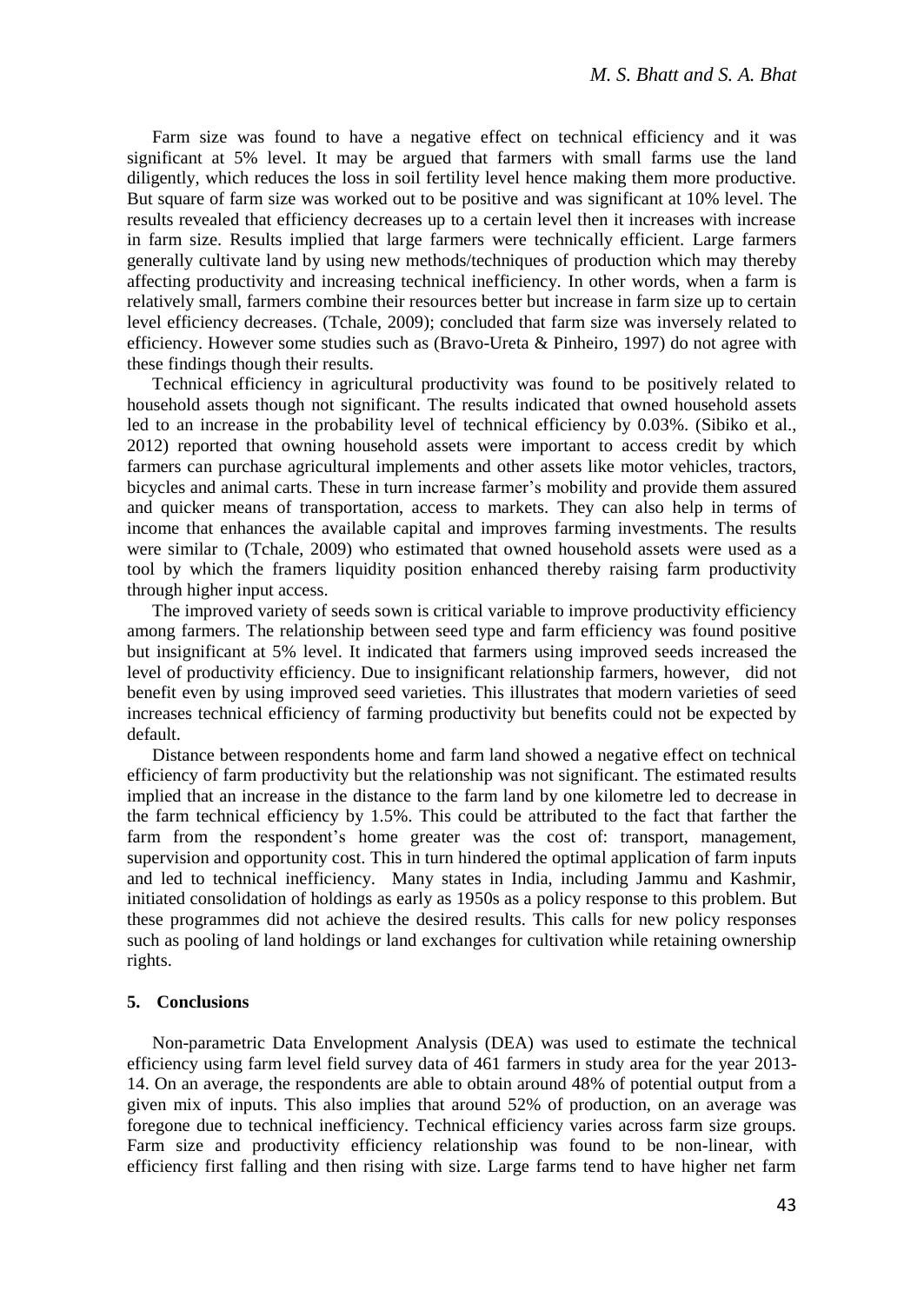income per acre and are technically efficient compared to other farm size categories. The scale efficiency was low relatively to the technical efficiency under variable returns to scale. The estimated results indicate that average level of Scale Inefficiencies (SIE) in the farming sector in the study area were to the tune of about 53% which has serious consequences and should not be overlooked. Only 18.7% of farmers were operating at MPSS. Majority of farms were operating with increasing returns to scale (77.8%). Three percent farmers operate under decreasing returns to scale. The estimated results further revealed that on an average, 14.01% of Chemical pesticides, 17.37 of intensity of irrigation, 21.70% of improved seed could be theoretically increased. The result further suggested that the inefficient farmers have decreasing returns to scale in two inputs (labour and fertilizer). Approximately 14% labour and 17% fertilizers could be reduced if all the inefficient farmers operate at the same level as the efficient farmers. Or on an average, inefficient farmers could have increased their output by 0.61% by using the same resources. Inefficient farmers can reduce 14.56 man days per acre and 365.62 kgs of fertilizers per acre in order to reach on efficient frontier. The analysis further indicates that efficiency level increases with increase in land size after 5.3 acres. Efficiency results across the two categories of farmers indicating that small farmers perform relatively better than medium farmers but worse than large farmers. Productivity is high in large farms because of technically efficient (as shown in table No.3) as compared to small and medium farms. Scale rather than technical efficiency is a major source of overall inefficiency. On the basis of these results we can assume that for the state as whole scale inefficiency is a serious issue and needs to be investigate across districts. The results also showed that there is an urgent need to expand the production base of agriculture with emphasis on small and medium farmers as more than 80% of the ownership holding of the state fall under this category. This calls for appropriate technological innovations, institutional alternatives and introduction of novel instruments of intervention. From a policy point of view, it should be noted that farm experience, occupation, household size, membership, farm size and seed type were the variables which could prop up the efficiency level of farms.

The estimated results from Tobit Regression, showed that farm experience, occupation, household size, membership, farm size and seed type have significant influence on the farm level technical efficiency. Policymakers should therefore foster the development of the socio-economic, institutional and farm specific factors to build the capacity and management skills of farmers. It is also be pointed out that the public sector must be predominantly be involved in the provision of information and technical assistance to farmers as a means to improve efficiency levels. There is also need to create general awareness about the available knowledge, skills and techniques to enhance farm productivity and quality of food grains so that the farmers could earn a sustainable income. Even though the farms in J&K are superior in terms of production performance, but they are weak in terms of generating adequate income and sustaining livelihood. In view of the growing scarcity of arable land state should put in place an effective mix of Command and Control Measures and Market Based Instruments to increase the sustainable yields. This calls for investment in farm research, extension programmes and skilled education to farmers.

## **References**

Amemiya, T. (1981). Qualitative response models: a survey. *Journal of Economic Literature* 191:1483-1536

Bhagwati, J. N. & Chakravarty, S. (1971). "*Contribution to Indian economic analysis: A survey"*, Lalvani Publishing House;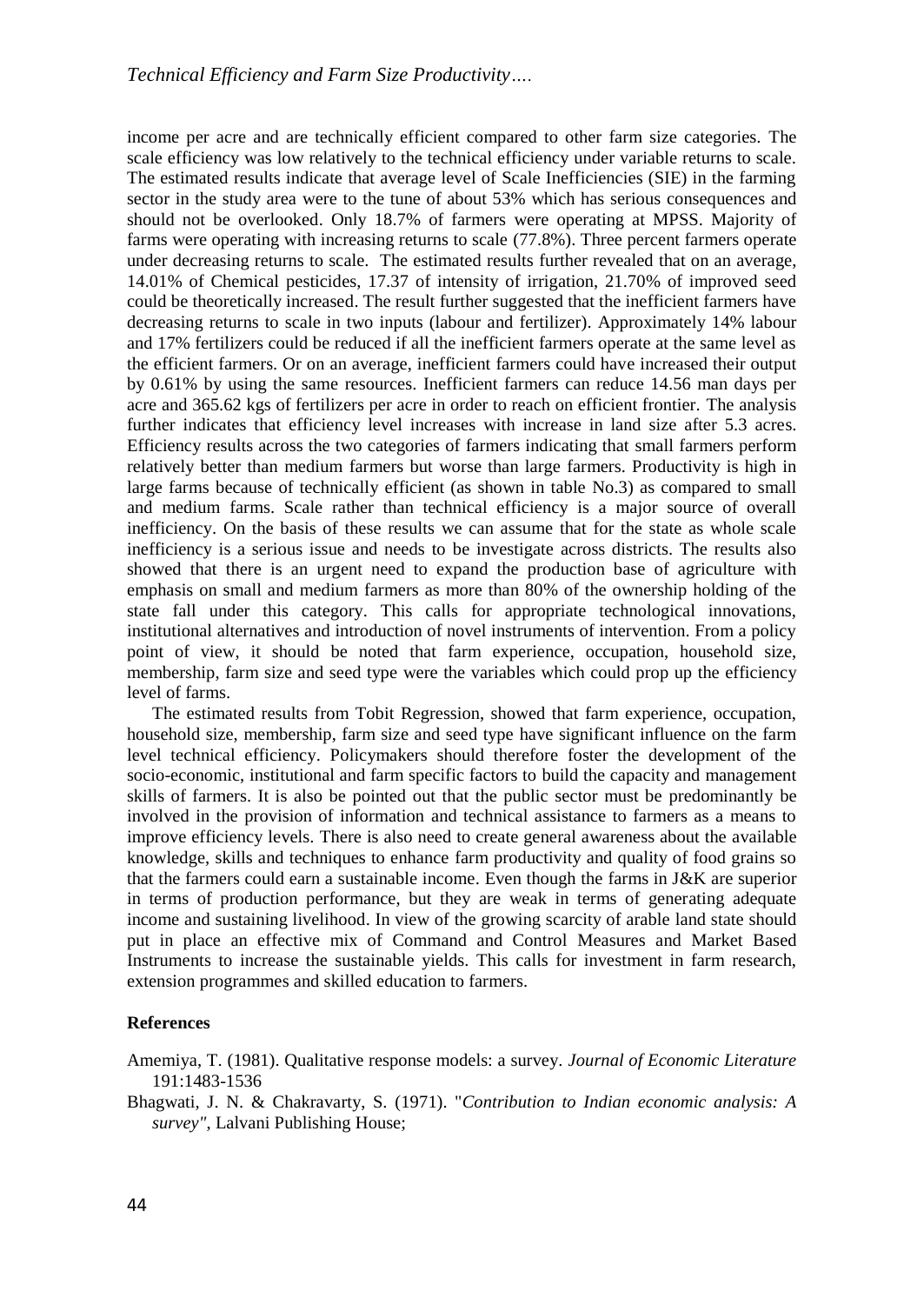- Banker, R. D, Charnes, A. & Cooper, W. W. (1984). "Some models for estimating technical and scale in-efficiencies in data envelopment analysis", *Management Science* 309: 1078- 92.
- Beg, M. A. (1951). "*On way to golden harvests- agricultural reforms in Kashmir"*, Printed and Published by the Land Revenue Officer, Jammu and Kashmir Government, Ranbir Government Press, Jammu
- Bhalla, S. (1979). Farm size and productivity and technical change in Indian agriculture. In R. A. Berry & W. R. Cline Eds.. *Agrarian Structure and Productivity in Developing Countries* pp 141-93. Baltimore: John Hopkins University Press.
- Bhalla, S. S. & Roy P. (1988). Mis-specification in farm productivity analysis: the role of land quality. *Oxford Economic Papers* 40: 55-73.
- Bhardwaj K. (1974). *Production conditions in Indian agriculture- A study based on farm management Surveys*, Cambridge University Press
- Bhat, M. L. (1963). Land reforms in j and k stale a review*. AICC Economic Review*, 1:1-12
- Bhatt, M. S. & Alam, S. N. (1987). Impact of new agricultural strategy on farm income distribution in anantnag distract of Jammu and Kashmir. *Agricultural Situation in India 44:* 27-32.
- Bhatt, M. S. (1993). Land distribution in rural J&K: an inter-temporal analysis. in B. K. sinha & pushpendra eds. *land reform in India: an unfinished agenda*. Sage: New Delhi.
- Bhattacharya, N. & Saini G. R. (1972). Farm size and productivity: a fresh look. *Economic and Political Weekly* 726:A63-A72.
- Binswanger, Hans P. & Rosenzweig M. R. (1986). Behavioural and material determinants of production relations in agriculture. *The Journal of Development Studies* 223:503-539.
- Bravo-Ureta, B. Solı´s, D. Moreira, V. Maripani, J. Thiam, A. & Rivas, T. (2007). Technical efficiency in farming: A meta-regression analysis. *Journal of Productivity Analysis* 27: 57–72.
- Bravo-Ureta, B. E. & Pinheiro A. E. (1997). Technical, economic, and allocative efficiency in peasant farming: evidence from the Dominican Republic. *The Developing Economies* 35: 48–67.
- Carter, M. R. (1984). Identification of the inverse relationship between farm size and productivity: an empirical analysis of peasant agricultural production. *Oxford Economic Papers* 361:131-145.
- Chada G. K. (1978). Farm size productivity revisited: some Notes from recent experience of Panjab. *Economic and political Weekly* 1339: A78-A96.
- Chand, R. P. A. Lakshmi Prasanna & Aruna S. (2011). Farm size and productivity: understanding the strengths of smallholders and improving their livelihoods. *Economic and Political Weekly* 46:26-27.
- Charnes, A, Cooper, W.W. & Rhodes, E. (1978). Measuring the efficiency in decision making units. *European Journal of Operational Research* 26: 429-44.
- Chattopadhyay, M. & Rudra A. (1976). Size-productivity revisited. *Economic and Political Weekly* 1139: A104-A116.
- Chattopadhyay, M. & Sengupta A. (1997). Farm size and productivity: A new look at the old debate. *Economic and Political Weekly* 32:A172-A175.
- Coelli, T., Rahman, S., Thirtle, C. (2002). Technical, allocative, cost and scale efficiencies in Bangladesh rice cultivation: a non-parametric approach. *Journal of Agricultural Economics* 533: 607–626.
- Coelli, T. J. & Battese, G. E. (1996). Identification of factors which influence the technical inefficiency of Indian farmers. *Australian Journal of Agricultural Economics*, 40:103– 128.
- Coelli, T. J. Rao, P. & Battese, G. E. (1998). *An introduction to efficiency and productivity analysis*: Kluwer Academic Press.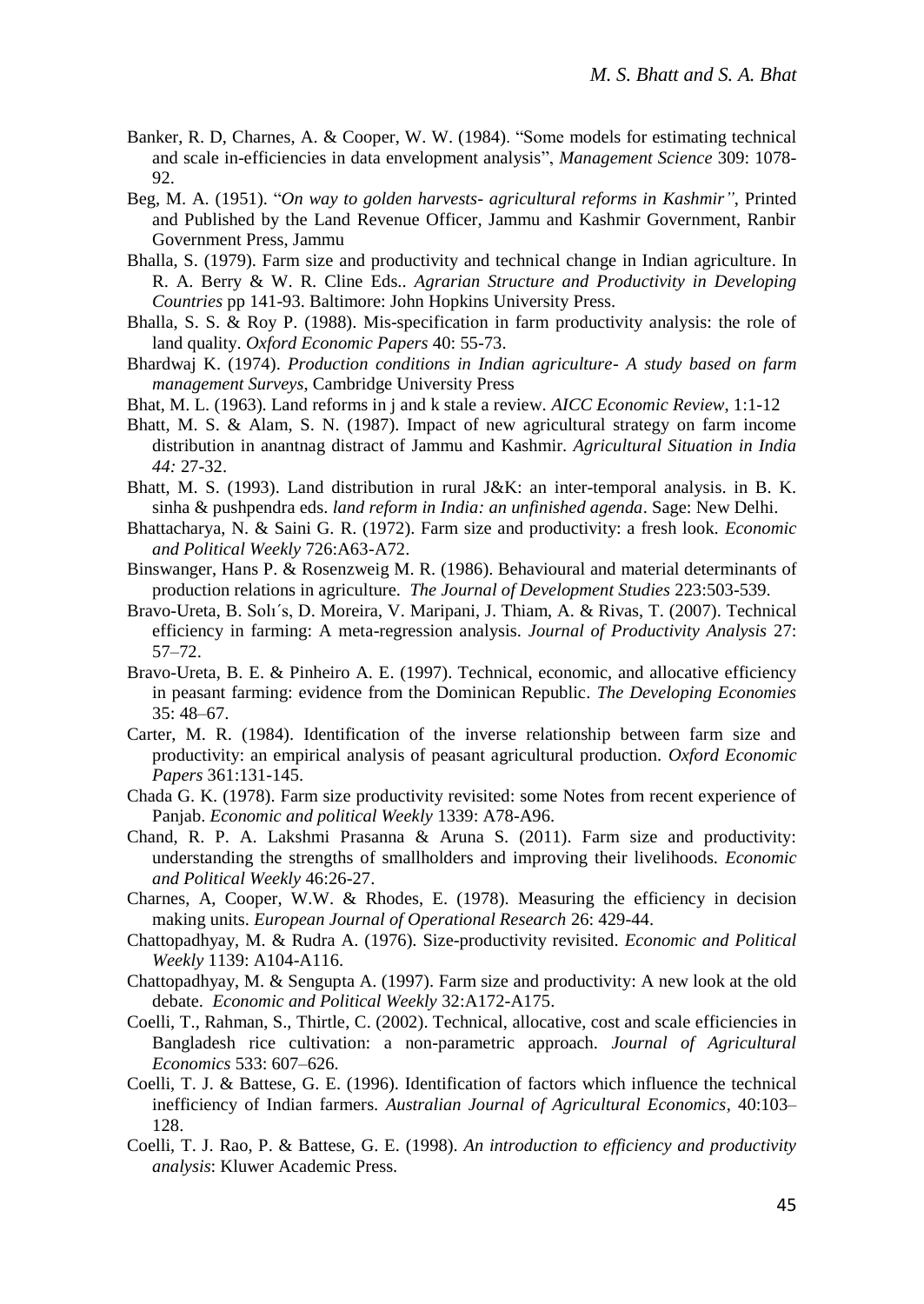- Farrell, M. J. (1957). The Measurement of productive efficiency. *Journal of the Royal Statistical Society (A, general)* 120: 253–281.
- Fan, S. & Chan-Kang, C. (2003). Is small beautiful? Farm size, productivity and poverty: In *FAO (Food and Agriculture Organization of the United Nations). 2004. FAO Statistics Division, World Census of Agriculture, 1980, 1990, 2000 rounds.*
- Featherstone, A. M., Langemeier, M. R., Ismet, M. (1997). A nonparametric analysis of efficiency for a sample of Kansas cow farms. *Journal of Agriculture and Applied Economics* 29, 175–184.
- Feder, G. (1985). The relation between farm size and farm productivity: the role of family labour, supervision and credit constraints. *Journal of Development Economics* 18 2/3: 297–313.
- Government of India, (2010-11). "*Agriculture Census: All India report on number and area of operational holdings."* Ministry of Agriculture, Department of Agriculture and Cooperation Directorate of Economics and Statistics New Delhi.
- Government of Jammu and Kashmir (1971). "*Agricultural Census Reports",* 1976, 1981and 1985
- Gujarati, D. N. (2003). *Basic econometrics*. Mc-Graw: Hill Publishing Company New Delhi.
- Gupta B. B. R. K. Salgotra & Bali A. S. (2009). Status paper on rice in Jammu and Kashmir, *Rice Knowledge Management Portal RKMP*. Accessed February 2014 Available at: [http://www.rkmp.co.in.](http://www.rkmp.co.in/)
- Hazell, P., C. Poulton, S. Wiggins, & Dorward A. (2007). The future of small farms for poverty reduction and growth. 2020 Discussion Paper 42, Rome, International Food Policy Research Institute.
- Helfand M. S. (2004). Farm size and the determinants of productive efficiency in the Brazilian center-west. *Journal of Agricultural Economics* 311: 241-49.
- Jha, R. & Rhodes M. J. (1997). Technical efficiency, farm productivity and farm size in Indian agriculture. *International Food Policy Research Institute IFPRI.* Green Revolution Curse or Blessing. Accessed January 2014, available at:
- [http://www.ifpri.org/sites/default/files/pubs/pubs/ib/ib11.pdf:](http://www.ifpri.org/sites/default/files/pubs/pubs/ib/ib11.pdf)
- Kalirajan, K. & Shand, R. T. (1985). Types of education and agricultural productivity: A quantitative analysis of tamil nadu rice farming. *Journal of Development Studies 212: 232–43.*
- Khusro, A. M. (1964). Returns to scale in Indian agriculture. *Indian Journal of Agricultural Economics* 19: 51-80.
- Kumar A. et al. (2013). Technology adoption studies on different extension methods for enhancing fruit production in District Pulwama of Jammu and Kashmir. *African Journal of Agricultural Research* 838:4882-4886.
- Kumar P. & Mittal S. (2010). Agricultural productivity trends in India: sustainability issues. *Agricultural Economics Research Review* 19:71-88
- Long, J. S. (1997). *Regression models for categorical and limited dependent variables. advanced quantitative techniques in the social sciences number 7.* Sage Publications:
- Maddala, G. S. (1999). *Introduction to econometrics*, Macmillan Publishing Company: London.
- Mazumdar D. (1965). Size of farm and productivity: a problem of Indian peasant agriculture. *Economica* 32: 161-7332.
- Malik A., Hussain A. (2012). Agrarian Transformation in Jammu and Kashmir: A Case Study of a Village. *International Journal of Social Science Tomorrow* 1:1-5
- Mbanasor J. A. & Kalu K. C. (2008). Economic efficiency of commercial vegetable production system in akwa ibom state, Nigeria: a translog stochastic frontier cost function approach. *Tropical and Subtropical Agro ecosystems* 81:313- 318.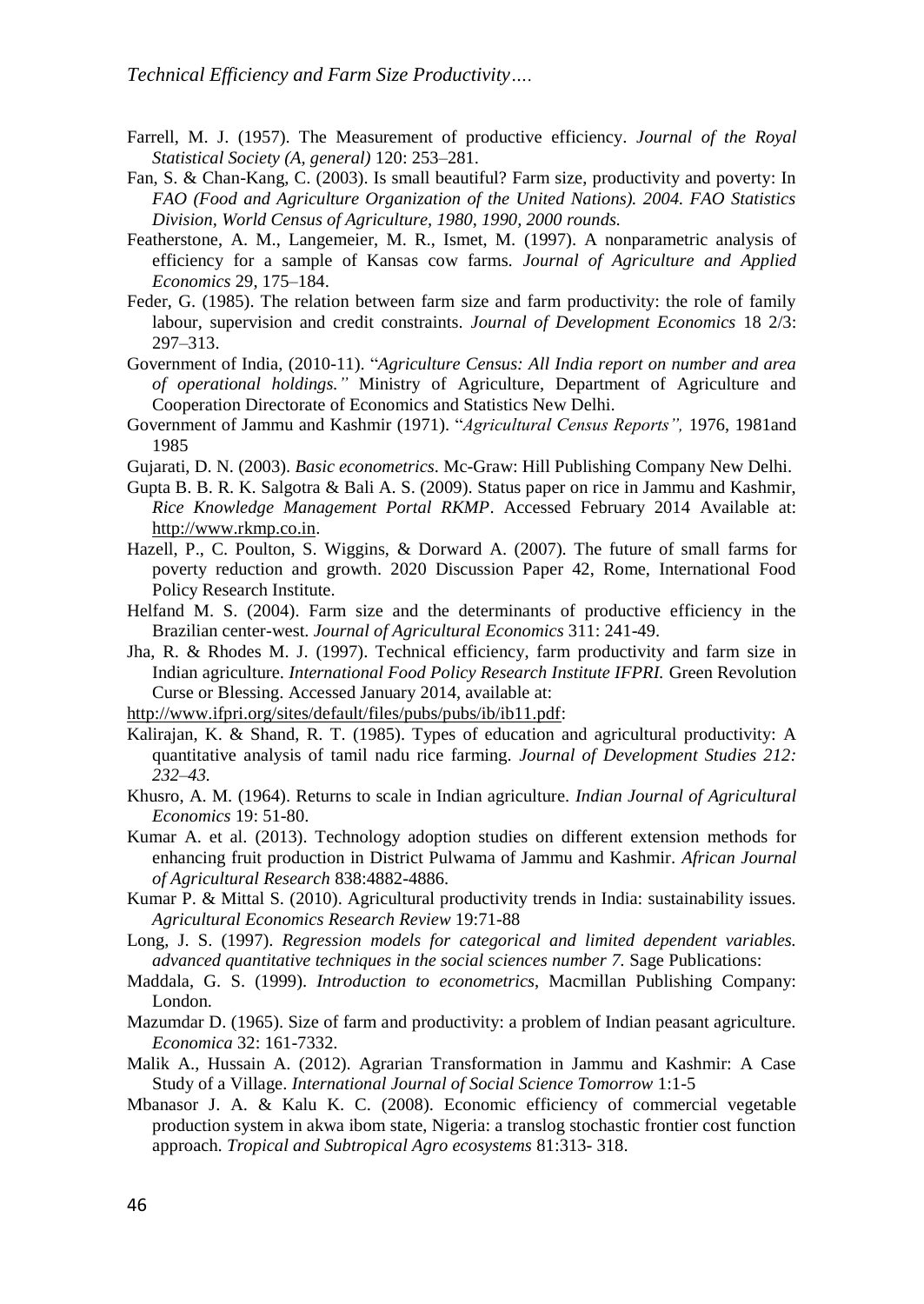- Nair, K. N. (1990). "*Structural change in land holdings in India",* IDPAD Occasional Papers and Reprints, ICSSR / IMWOO, August
- Nyagaka, D. O., Obare, G.A., Omiti, J.M., Nguyo, W. (2010). Technical efficiency in resource use: evidence from smallholder Irish potato farmers in nyandarua north district, kenya. *African Journal of Agricultural Research* 5: 1179-1186.
- Olagunju F. I. & Adeyemo R. (2007). Agricultural credit and production efficiency of small scale farmers in south-eastern Nigeria. *Agricultural Journal* 2: 426-433.
- Padilla-Fernandez, M. D. & Nuthall, P. L. (2009). Technical efficiency in the production of sugarcane in central Negros are, Philippines: An application of data envelopment analysis. *Journal of International Society for Southeast Asian Agricultural Sciences.* 151: 77-90.
- Rao Hanumantha C. H. (1966). Alternative explanations of the inverse relationship between farm size and output per acre in India. *Indian Economic Review* 12:1-12.
- Rao Hanumantha C H. (1975). *Technological change and distribution of gains in Indian agriculture.* New Delhi: Macmillan.
- Sen, A. K. (1962). An aspect of Indian agriculture. *The Economic Weekly* 14: 243-46.
- Sen, A. K. (1964). Size of holdings and productivity. *The Economic Weekly* 16: 323-26.
- Shanmugam, K. R. & Venkataramani, A. (2006). Technical efficiency in agricultural production and its determinants: An exploratory study at the district level. *Indian Journal of Agricultural Economics* 612:169-184.
- Shanmugam, K. R. (2003). Technical efficiency of rice, groundnut and cotton farms in Tamil Nadu. *Indian Journal of Agricultural Economics* 581: 101-114.
- Sibiko K. W. et al. (2012). Analysis of determinants of productivity and technical efficiency among smallholder common bean farmers in eastern Uganda. *Current Research Journal of Economic Theory* 53: 44-55.
- Thapa S. (2007). The relationship between farm size and productivity: empirical evidence from the Nepalese mid-hills: MPRA Paper No. 7638. Accessed January 2014, Online available at [http://mpra.ub.uni-muenchen.](http://mpra.ub.uni-muenchen/)
- Tchale, H. (2009). The efficiency of smallholder agriculture in Malawi. *AFJARE* 32, World Bank, Lilongwe, Malawi.
- Thorner. D. (1953). "*The kashmir land reform some impressions"*, *The Economic Weekly* 5: 26-37.
- Zhu, J. (2003). "*Quantitative models for performance evaluation and benchmarking*", Kluwer: Academic Publishers, London.